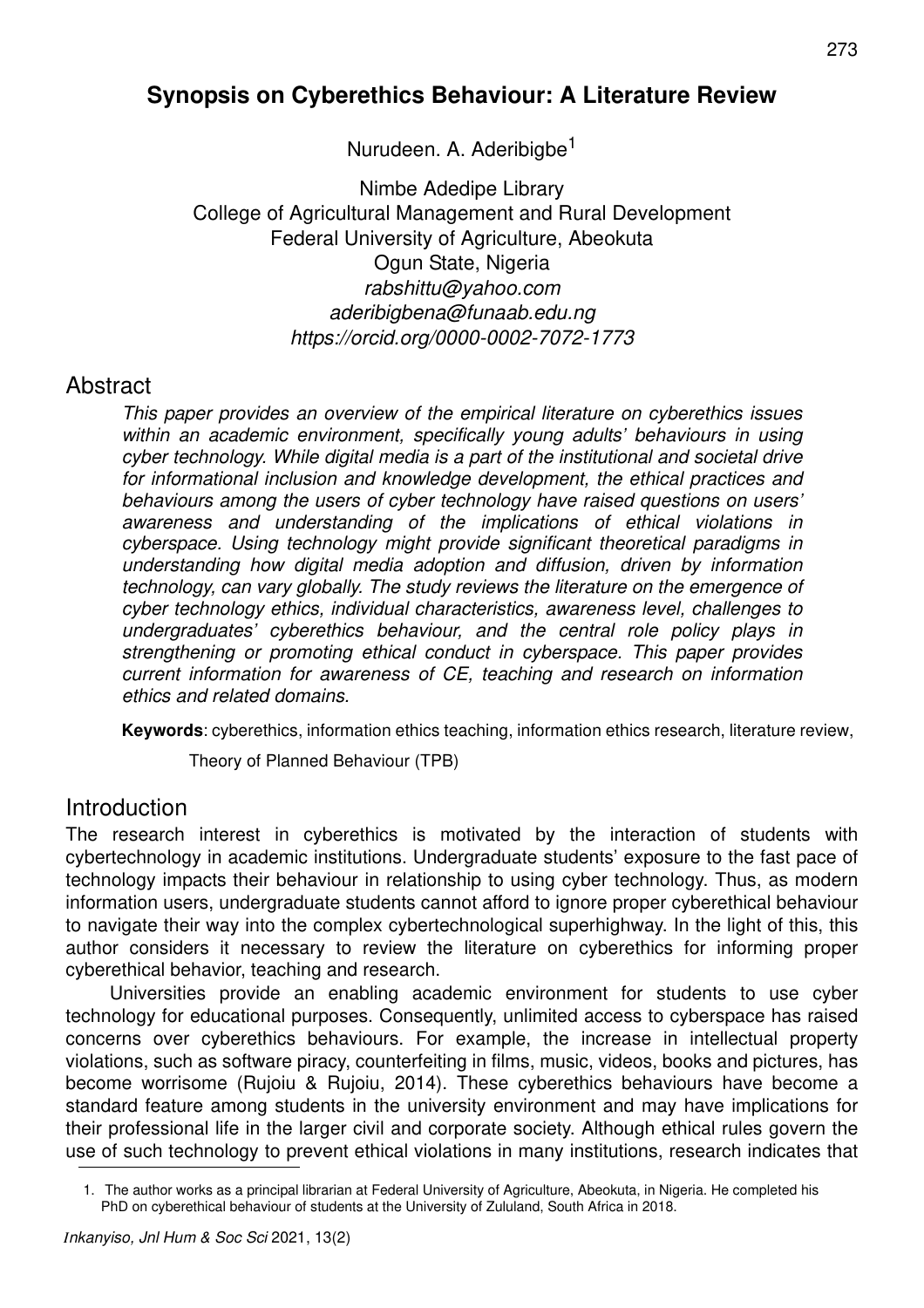students lack understanding of ethical issues, awareness and cyber technology use. Students' unawareness ultimately results in decisions without foreknowledge about cyberethic responsibilities and use (Moor 1995).

Human behaviour is classified into two separate but interrelated worlds: real-world behaviour and cyber behaviour. While natural institutions have been with humans from the genesis of human history, cyberspace is only a few decades old, a sequel to the invention of the Internet. According to Yan (2012), cyber behaviour is simply a hybrid of cyberspace and human behaviour, referred to as human behaviour in cyberspace. Similarly, Goritz et al. (2012) described cyber behaviour as any physical, social or mental activity human beings engage in while interacting with the Internet within cyberspace.

The term "cyber behaviour" refers to users' behavioural patterns when using different cyber technologies for various purposes. Hence, it is understood to be the usage pattern of new media technologies, focusing on cyberspace. It includes studying what people use the Internet for, how they use it, how often they use it and its various applications (Brandtzæg 2010). Based on the preceding, human activities that involve physical, social or mental engagement in connecting to and interacting in cyberspace could broadly be referred to as "cyber behaviour".

Many studies draw on moral theoretical concepts on the behaviour of cyber technology among young adults within the university environment. Some authors (Vallor 2010; Calvani et al. 2012; Plaisance 2013) have called for a consideration of the moral dimensions of cyber technology; yet others (Capurro 2008) advance universal ethical principles for the use of cyber technology. Like other technological inventions and innovations throughout human history, some of the literature affirmed that cyber technology has positive and negative impacts on society and tends to raise moral and ethical questions (Stahl et al., 2013; Von Schomberg, 2012).

Not much has been published on the impact of information communications technology (ICT) and ethical use on African societies (Cappuro 2008). There are few scholarly articles on cyberethics in Africa, and research on current unethical behaviour trends is relatively new in this part of the world. Therefore, most African studies on cyberethics take their perspectives from the western philosophical tradition.

This paper consists of an introduction, the research method is explained, the theory of planned behavior is reviewed, an examination and the awareness of issues, challenges of cyberethical behaviour among students, highlighted policy issues, reflection on the reviewed studies and finally conclusions.

#### How this paper was compiled

In order to capture sufficient literature on cyberethics and related behaviour, literature searches were done in August 2015 using a ten-year window, searched from 2006 to 2016 on cyberethics and related terms in different fields such as computer science, social science, engineering, arts and the humanities, medicine, business management and accounting, on some open-access databases. Searches on Scopus returned 137 results. As is widely known, SCOPUS is the largest abstract and citation database of peer-reviewed literature, indexing 20,000 peer-reviewed journals and 5.5 million conference papers.

Web of Science returned 160 results. This database contains over 12,000 high impact journals and over 150,000 conference proceesings. The analysis of these publications revealed that none of them emanated from Africa. Evidence from the existing related literature shows limitations in scope and content

It was decided that the best literature review to adopt for this paper was the scoping literature review. This implies the scope or coverage of body of literature on cyberethical behaviour. The main advantage of this type of literature review is useful for examining emerging evidence when it is still unclear and it allows for the exploration of general question. Given the reported low-level research output in this research area, this study is designed to discover the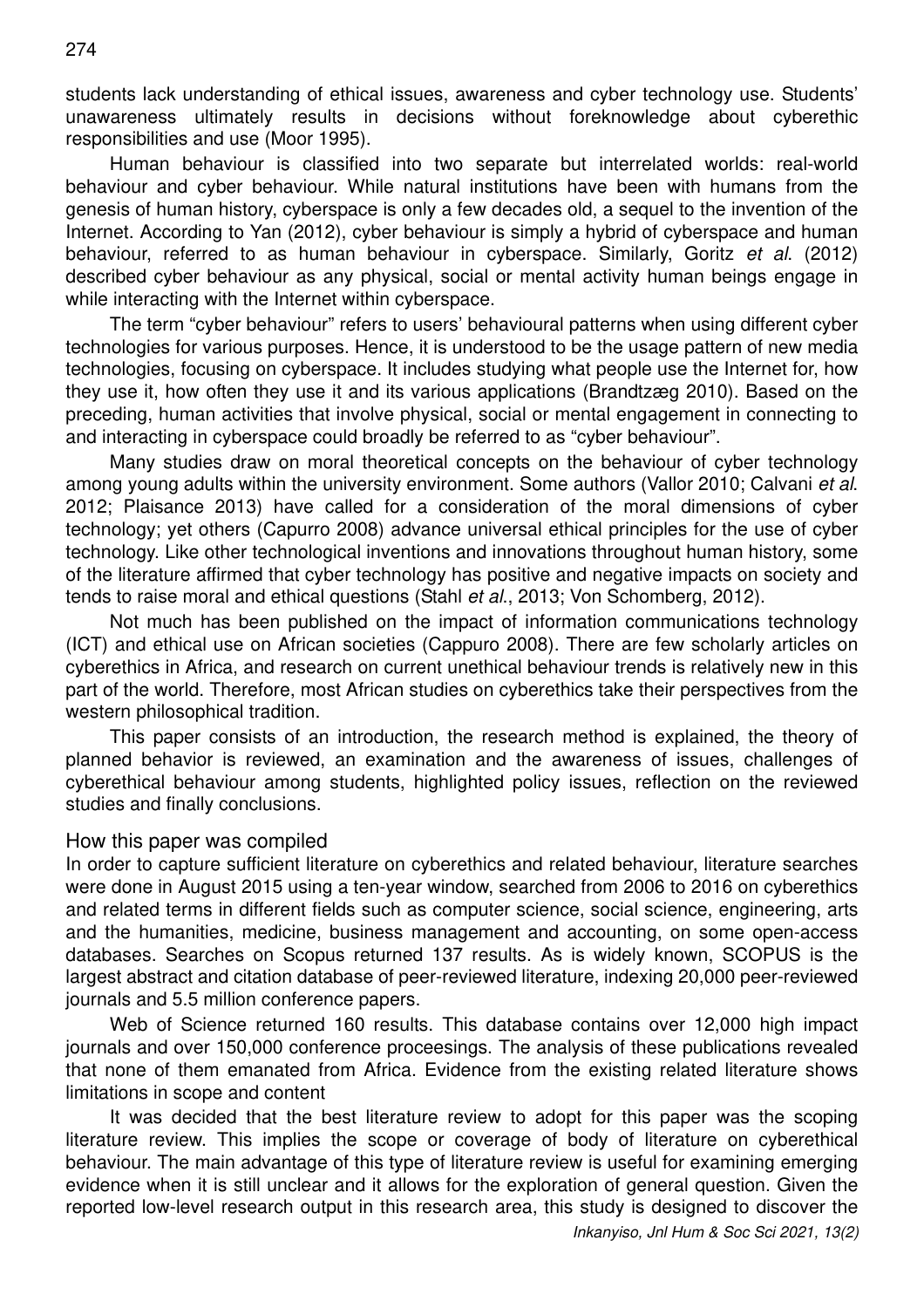cyberethics behaviour of students and thus support ongoing efforts to curb the high rate of cyberethics violations among students.

#### Theory of Planned Behaviour (TPB)

The Theory of Planned Behaviour (TPB) informs the lense through which the literature reviewed in this article on cyberethics behaviour is conducted. Research has shown that social, psychological and mental factors influence an individual's cyberethics decision when using cyber technology. Socio-cognitive approaches to understanding the reasoning behind cyberethics behaviour frequently use the Theory of Planned Behaviour. According to the theory, the stronger the subjective norm, the stronger the intention to perform a targeted behaviour (Ajzen, 2011). This premise implies that individuals experience social pressure from their referents to engage in or desist from a targeted behaviour. The Theory of Planned Behaviour assumes that behavioural intention is the most vital determinant of actual behaviour. In contrast, the direct determinants of individual behavioural intentions are attitudes, subjective norms and Perceived Behavioural Control (PBC) (Ajzen 1991).

Deontology and teleology are prominent theories of ethics that have caught the attention of cyberethicists (Basse 2012). Deontological theory of ethics is an approach to ethical decisionmaking dating back to theorists such as Socrates and, more recently, Kant. Deontology is about the concept of universal truths and principles that need to be adhered to regardless of the situation (MacKinnon & Fiala 2014). Kant's categorical imperative states that an individual confronted with an issue should react consistently, conform to their ethical principles and feel comfortable with the choice made (Plaisance 2007). According to Wood (2007), people make ethical decisions because of anticipated results. Therefore, deontology views the means as more important than the end, unlike teleology, where the end justifies the means.

The societal perspective of the theories mentioned above helps form and employ various tools to control cyberethics behaviour. From a legal perspective, command and control instruments like laws, codes of conduct and acceptable policy play critical roles. From the view of deontologists, breaking the law will contradict their idea of ethics. Therefore, they abide by and comply with legislation regardless of its value (Spangenberg 2016). Contrarily, a teleologist weighs both the consequences and benefits of violating the law. Therefore, authorities must establish stringent penalties to influence teleologists' cyberethics behavioural choices.

Influence of Attitude on Undergraduate Students' Cyberethics Behaviour Intention Siegfried (2004) reported that university students perceived their attitudes towards various cyberethics behaviours, such as software and music downloading, as acceptable. Furthermore, the students did not believe that using a university system for their benefit was a bad habit as long as it did not affect others negatively.

Aliyu et al. (2010) noted that perception and attitude towards cyberethics behaviour significantly influence cyber technology use. They showed that students' attitudes towards cyberethics behaviour depend on background factors, such as general attitude, personality traits, moral values and the sense of right and wrong. Other studies have identified perceived personal gain, personal beliefs and attributes (i.e. religious values) (Leonard & Cronan 2005; Kreie & Cronan 2000). Attitude towards cyberethics intention has also been blamed on the economic and hedonic benefits and negative moral judgement (Cesareo & Pastore 2014). Chiang and Lee (2011) note that female students in a Chinese university have a high regard for effective use of cyber technology, particularly in respecting regulation, privacy and intellectual property rights. Therefore, we can say that many undergraduate students have hostile attitudes to cyber technology usage because there is a lack of legal and moral restrictions. Consequently, many companies have experienced significant losses because of the negative attitudes to cyber technology. Vitell and Muncy (2005) have stated that \$1.5 billion was lost in the United States due to the piracy of cyber technology software.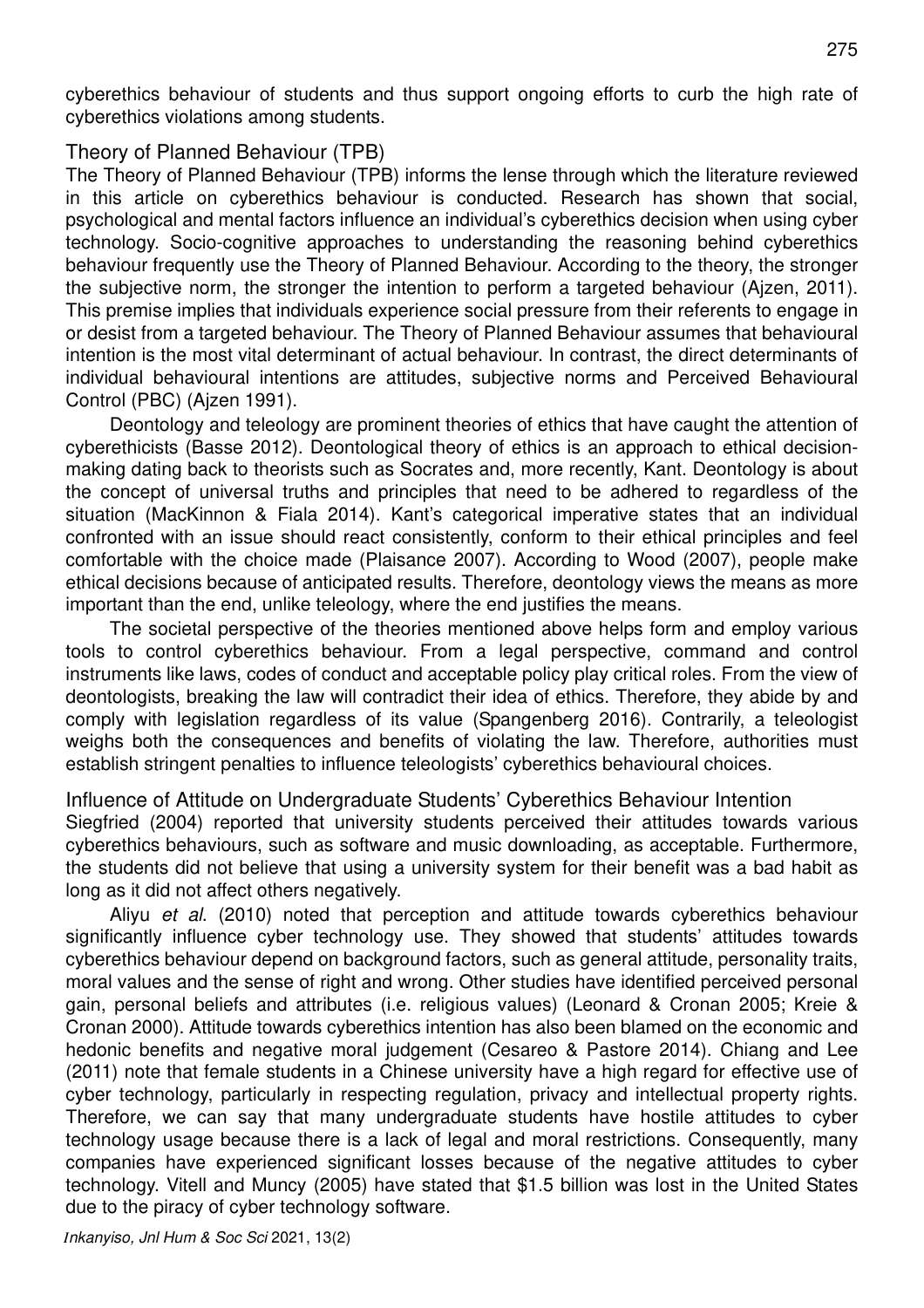Kelly et al. (2009) discovered a positive relationship between age and respondents' attitudes to ease of interaction of information systems. According to Lehnerk et al. (2015), factors that influence unethical behaviour and the use of cyber technology among universities include economic, social and cultural factors. ICT researchers observe that universities' poor attitudes and unethical use of ICT pose a problem in the ICT and educational sectors (Chatteriee et al., 2015; Karim et al., 2009).

On the other hand, Al-Rafee and Cronan (2006) argue that university students' attitudes toward digital piracy are a function of their beliefs related to their behaviour, including happiness, excitement, age and perceived importance of the issue. Baneriee et al. (1998) listed various determinants influencing information ethics attitudes, including moral beliefs, organisational climate and self-esteem. Kuo and Hsu (2001) linked information ethics attitude to self-efficacy. Thong and Yap (1998) attributed it to ethical judgment processes, while gender, age, marital position, level of education and cyber technology knowledge and experiences are some of the factors that influence both negative and positive attitudes in cyberethics behaviour (Loch & Conger 1996; McCabe et al. 2006).

Influence of Subjective Norms on Behavioural Intention of Cyber Behaviour of

Undergraduate Students

Various researchers have examined cyberethics behaviour using subjective norms (Al-Rafee & Cronan 2006; Cronan & Al-Rafee 2008; Conger et al. 2013). Subjective norms are reflected in users' perceptions of their parents and friends' assessment of their behaviours. Ajzen (1985) defined it as the "perception of the social pressures put on him to perform or not perform the behaviour in question". Subjective norms are personal, behavioural and social norms, including the influence of parents and friends who provide norms and value judgments that can influence behaviour (Grube et al.1986).

The study of Leonard et al. (2004) focusing on cyberethics issues concerning ethical behaviour intention using subjective norms among American university students revealed that behavioural choice was influenced by attitude, personal normative beliefs, ego, strength, sex and moral judgment. In addition, Al-Rafee and Cronan (2006), Peace et al. (2003), Bebetsosi and Antoniou (2009) discovered that attitudes and beliefs about personal behaviour influence cyberethics behaviour, especially concerning using cyber technology.

In their various studies, Stone et al. (2010), Beck and Ajzen (1991), and Harding et al. (2007) noted that a subjective norm is a factor that influences the intention of university students to engage in multiple unethical behaviours. Others have acknowledged that subjective norms are significantly related to university students' academic misconduct (Stone et al. 2010). Furthermore, subjective norms have been significant predictors of intent to engage in unethical cyber behaviour by undergraduate students. They also discovered that subjective norms were an essential factor favouring academic dishonesty, which significantly influenced the intention to cheat in tests and examinations (Cesareo and Pastore 2014).

Influence of Perceived Behavioural Control on Behavioural Intention towards Cyber Behaviour

Perceived behavioural control is another component of the Theory of Planned Behaviour. It is determined by two other factors: control belief and perceived power, or the motivation to act in a particular manner while drawing inspiration from a perception of the likely success of the executed task. A study found the unethical use of cyber technology to be very high among university students when they perceived that their mates were engaged in various negative ways of using cyber technology (McCabe & Treviño, 1997). Knowing that their mates have previously been involved in unethical use of cyber technology and are getting away with it may increase their desire to join in the behaviour.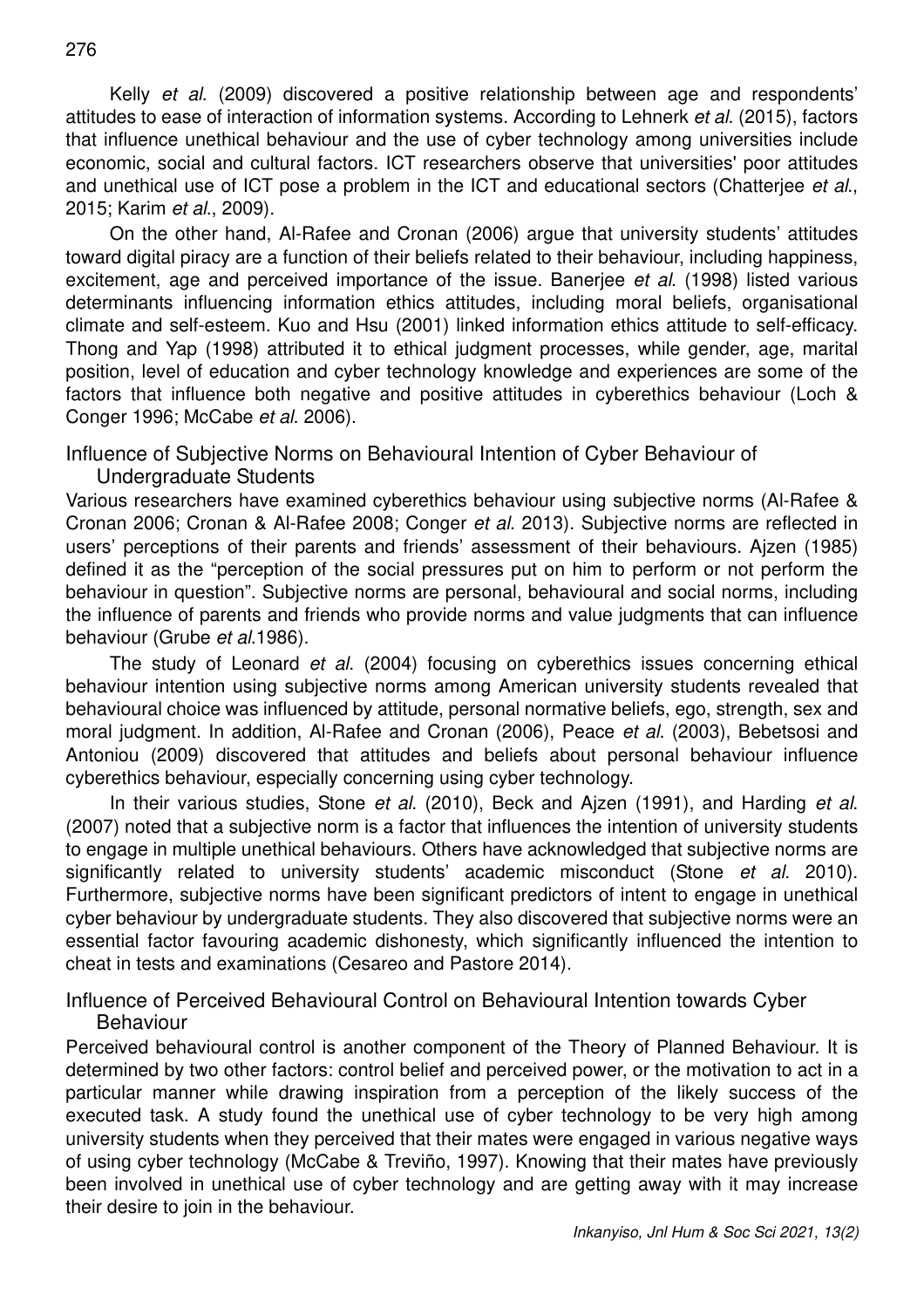Peace et al. (2003) conducted a study among university students. Their findings reveal that individual attitudes, subjective norms and perceived behavioural control were significant precursors to their intention to download pirated software illegally. It has also been reported that there is a meaningful relationship between lower academic levels and unethical use of cyber technology in universities. Researchers discovered that unethical use of cyber technology was high among university students who perceived themselves as more knowledgeable about cyber technology (Sahni et al. 2012). A study by Nkhugulu and Deda (2013) also affirmed a significant relationship between unethical cyber behaviour and perceived behavioural control on intentions to engage in academic dishonesty due to a lack of sanctions on the sampled students.

Ajzen (1988) noted that perceived behavioural control reflects the individual's opinion of their ability to perform the behaviour. Perceived behavioural control includes the university students' perception of their skills, abilities, emotions, compulsions, opportunities and dependence on others. The Theory of Planned Behaviour indicates that perceived behavioural control influences intention and behaviour. Stone et al. (2010) employed structural equation modelling to show a direct path from perceived behavioural control to intentions and from behavioural management to unethical behaviour in the use of cyber technology. These were not supported in the research conducted by Foltz et al. (2008) that revealed that many university students do not apply cyber technology policies, which are supposed to guide them on the ethical usage of cyber technology**.**

Influence of Demographic Characteristics on Cyberethics Behaviour among Students Demographic factors are sometimes adopted as units of measurement to examine their influence on the study phenomenon. It is common among behavioural scientists to refer to them as "personal characteristics" (Tella & Mutula 2008). Studies have listed some demographic variables to include age, gender and religion (Lau et al. 2013).

Studies on ethical decision-making in cyberspace are generally determined and searched for from two directions. They can either examine demographic and personality styles of deontological cyber technology users or observe the process of ethical decision-making to identify beliefs and attitudes which lead to cyber technology misuse (Haines & Leonard 2007). Others have observed that research on demographic variables as the determinants of cyber technology ethics of undergraduate students may enrich the body of knowledge concerning the teaching and learning of moral and ethical education (Lau & Yuen 2014). Despite the practical importance, previous studies have failed to consider or paid less attention to this phenomenon in the context of cyberethics education and the eventual behaviour of undergraduate students in institutions in developing economies.

Williamson et al. (2010) examined age, gender, college major, number of hours per weekend and the self-rating of their respondents' expertise on cyber technology to determine their ethical or unethical use of devices in the university's cyberspace. In a related study, Shemroske (2011) identified the various demographic variables that may influence the ethical use of cyber technology. These include age, gender, computer experience, software sharing and work experience. In addition, in current literature there is a consensus on the attitudinal description of undergraduate students. Researchers understand that demography and attitudinal factors influence students' cyberethics behaviour (Upshaw & Babin 2010; Chiang & Lee 2011). For instance, a demographic norm depicts how male young adults and students with faster Internet connections are more likely to engage in cyberethics behaviour (Goel et al. 2012). Kini et al. (2000) noted that unethical behaviour in using the computer are not affected by students' experiences with computers but by social demographic variables such as age. Similarly, studies have established that female students are more aware of various unethical behaviours in using cyber technology than their male counterparts (Domeova & Jindrova 2013; Hu & Lei 2015).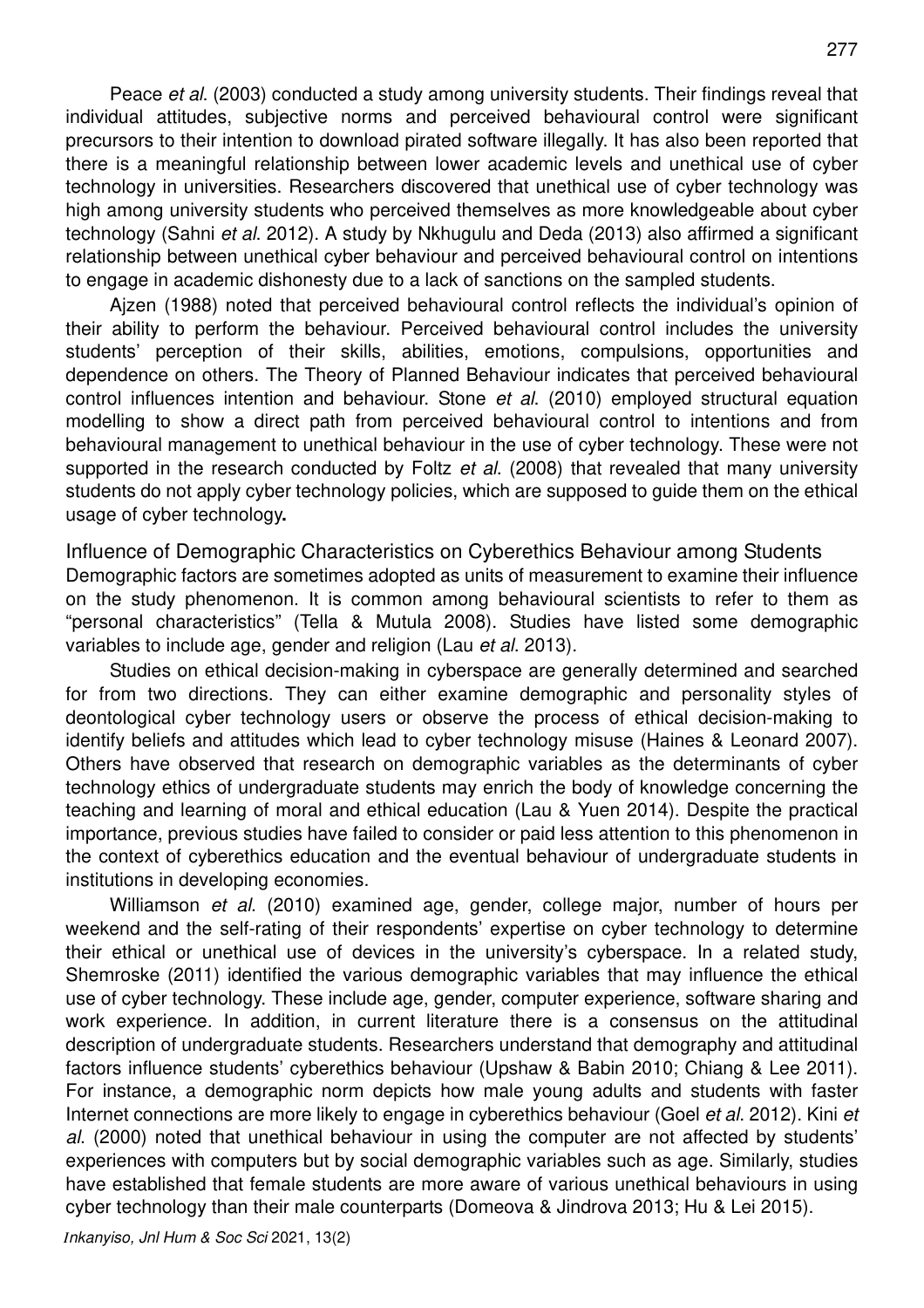Sargolzaei and Nikbakht (2017) reported that in some cases, gender has a significant impact on the ethics of information technology, which can be due to local traditions, beliefs and cultural factors, especially in Islamic countries. From a traditional and cultural point of view, women are expected to have different values from men; therefore, as Sidani *et al.* (2009) report, women are expected to follow cultural and family values and obey strict constraints.

### Awareness of Cyberethics Behaviour among Undergraduate Students

Studies have shown that 50-70% of overall unethical use of cyber technology in institutions directly or indirectly ranges from naivety to intentional ethical violations (Siponen & Vance, 2010). Therefore, improving cyberethics awareness is necessary for improved ethical conduct in using cyber technology within academic institutions.

It is essential to clarify what is meant by awareness in the context of cyberethics behaviour. For Dinev and Hu (2007:390) awareness means "the extent to which a target population is conscious of innovation and formulates a general perception of what it entails. Awareness is an antecedent for the attitude formation stage of cyber ethics intention and behaviour." In the framework and context of this study, this would mean that awareness is an antecedent of attitudes and behavioural intentions. Cyberethics behavioural awareness was developed from the perspective of Butterfield et al. (2000:982), who viewed it as "an individual's recognition that his/her potential decision or action could affect the interest, welfare, expectations of the self or others in a fashion that may conflict with one or more ethical standards". Here, awareness is seen as the ability to be alert to scenarios that pose a potential ethical dilemma in cyberspace and cyber technology use. Similarly, awareness as a concept is seen as a primary driver of behaviour in students' cyberethics intentions (Yogesh et al. 2012).

Diverse studies have shown awareness to be an essential determinant of cyberethics behaviour. Galvez and Guzman (2009:4) observe that awareness shapes behaviour. Hence, they concluded that "the higher the cyberethics awareness, the higher the cyberethics behaviour practice". Dinev and Hu (2007) found that individuals' awareness of the potential consequences and negative implications of cyber technologies determines the intention to use protective information technologies.

D'Arcy et al. (2009) used the deterrence theory to prove that users are highly aware of an institution's countermeasures, such as security education training awareness (SETA) programmes and computer surveillance cyberethics policies to reduce bad cyber technology intentions. North et al. (2007) used 465 volunteers in their study to investigate cyber technology security and awareness at black universities. The study reported a lack of understanding of cyber technology security and ethics violations. The study further suggested a need for cyberethics education and awareness training for cyber technology users.

The steady growth and reliance on cyber technology and innovations within academic institutions make the oversight of technology far more complex, political and disruptive than in the past (Falconi 2014). Developing nations have set up awareness and education initiatives to cater for the increased reliance on cyber technology and the accompanying behaviour in cyberspace. They established these initiatives to combat unethical cyber behaviours arising from ignorance (Thomson et al. 2006). Kortjan and von Solms (2012) noted that cyberethics awareness and education are prerequisites for ethical implementation in cyberspace. They, however, observed that academic institutions in South Africa offer moral cyber behaviour education and awareness. Igwe and Ibegwam (2014) also noted that many students in Nigerian universities are aware of various cyber ethics violations like plagiarism, copyright violations, computer hacking, misinformation, online gambling and various Internet addictions.

Ngoqo and Flowerday (2014) considered awareness and knowledge as two crucial factors of cyber technology behaviour intentions of students in higher institutions in South Africa. Their result showed a moderate positive correlation between awareness and behavioural intent, which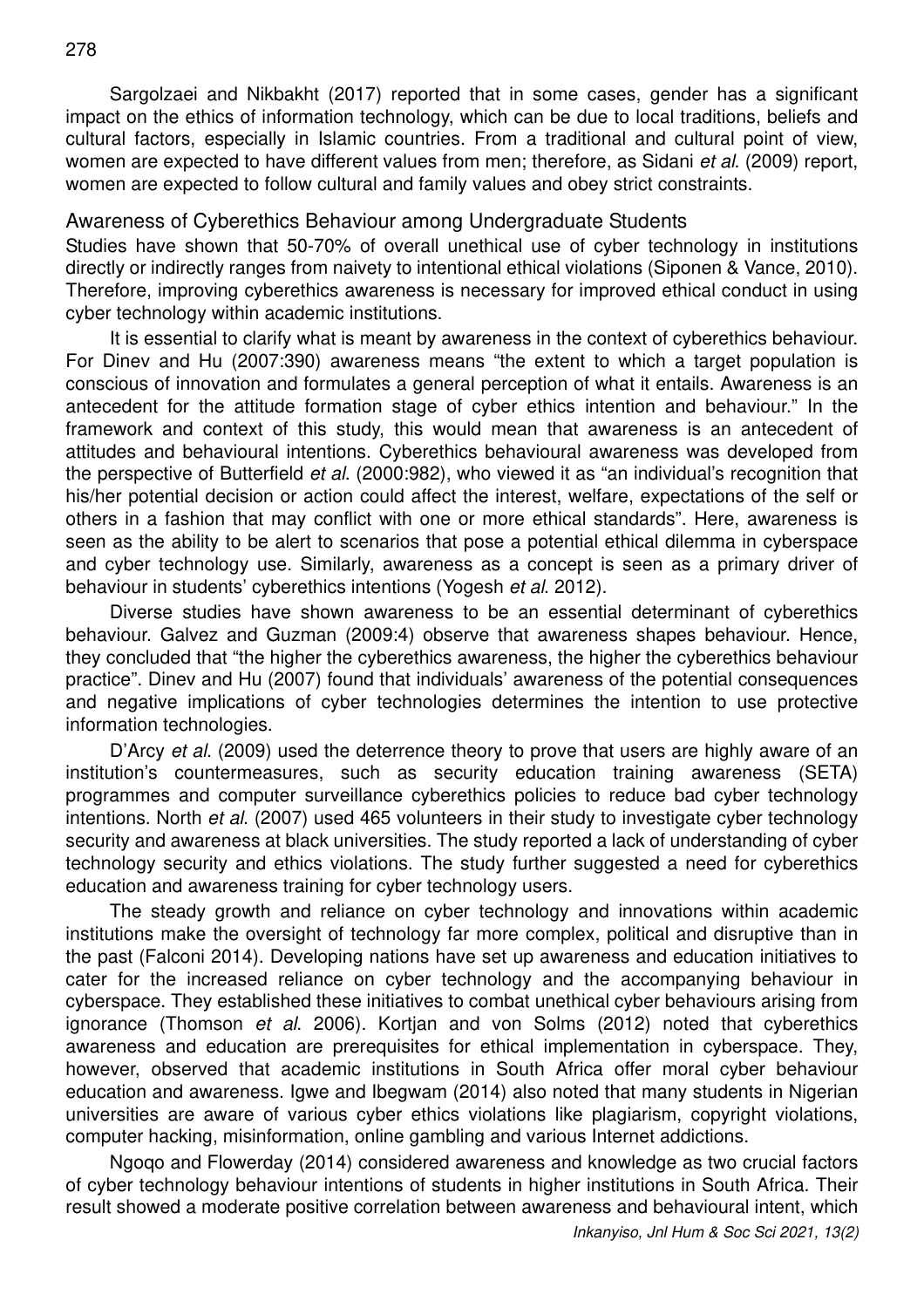implies that there is a need for every student in an academic environment to be aware of cyberethics behaviour as a guide to ethical cyber technology use. It can also be said that there is a need for ethical use of information technology to prevent violation of use. Students will use the resources legally when they are aware of the negative cyberethics behaviours. Lysonski and Durvasula (2008) have also noted that a lack of awareness of the social costs of downloading and its consequences in terms of the impact on copyright ownership may increase users' inclination to participate in unethical cyber behaviour. In addition, Tadele (2013) also affirmed this position in his study that students do not believe that cyberethics behaviour could result in monetary loss to some people. The University of North Carolina (2014) reported that many students in the university face various ethical problems, including plagiarism and software piracy.

Adetimirin (2017) conducted a study in two public universities in Nigeria on awareness of cyberethics. The findings revealed that the understanding of cyberethics in Nigerian universities varied, with the level of awareness higher in one university than the other. Other researchers have found a strong correlation between unethical cyber behaviour of students while in the academic environment and later in their future professional lives (Anitsal et al. 2009; Martin et al. 2009). Summing up this assertion, Kidwell and Kent (2008) observe that the cyberethics behaviours that students learn during their academic pursuit may inform their professional expectations of acceptable digital behaviour in their professional lives. Otherwise, it would not be easy to form an ethical attitude towards using cyber technology.

#### Challenges of Cyberethicsl behaviour

According to a policy brief by the Economic Commission for Africa (2014), the increasing cyber technological exposure in Africa, especially in the education sector, is characterised by cybercrime, lack of policy, a limited level of awareness of cyber technology-related security issues and cyber technology laws. Bear (2014) commented on challenges in the efforts made by students to act ethically in cyberspace on university campuses and the challenges of institutions teaching the implications of cyber technology. He argued that ethics is often the last priority explored in institutions.

Other factors include the restricted perceptions of cyber technology literacy, the limitations of measuring objectives related to computer implications and ethics, lack of trained staff and teaching materials about cyberethics. Walczak et al. (2010) also highlight the following challenges: lack of adequate training and incentives to incorporate cyberethics into the curriculum, inconsistent policies on academic dishonesty on campus, incomprehensive curriculum, inadequate cyberethics education, lack of qualified academics to teach cyberethics and restricted perception of cyber technology.

Despite the undeniable benefits of cyber technology, users and organisations face new challenges stemming from unethical information practices, including invasion of personal privacy and theft of intellectual property (Stylianou et al. 2013). Greening et al. (2006) also highlights some barriers to students' ethical behaviour in the university cyberspace as it concerns integrating honest content into specialised units. Others have, however, noted that separating the moral issues will result in a lack of connections and will poorly reflect the injection of ethical problems and computing into the field. This notion was also articulated in the study by De Melo and De Sousa (2017), whose study expressed concern about the educational system's open challenges due to lack of coordinated courses in cyberethics education for undergraduate engineering students.

In their study, Lowry et al. (2015) draw attention to the challenges of internet policy development. They suggest that acceptable use policies are generally drawn up after an incident has occurred and are usually reactive. Using this model, policy developers initiate standards for dealing with specific cyber behaviours that have previously occurred while trying to forestall future problems. Thus, the articulation of acceptable use policies often conveys a disciplinary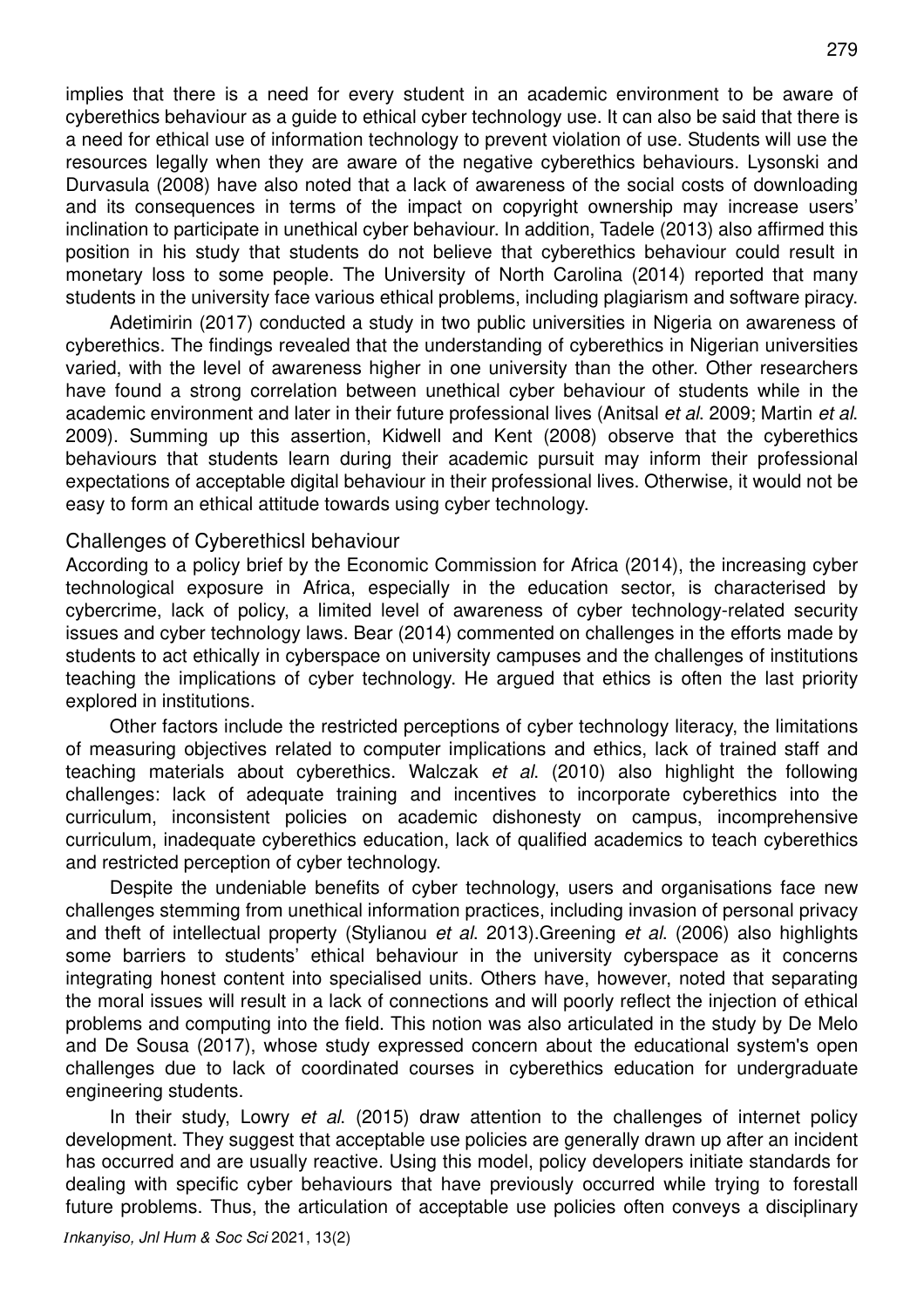tone understood by students and other users as rules to follow instead of a guiding framework for decision-making (Herath & Wijayanayake 2009).

African researchers have also published their findings on the challenges faced by students in their efforts to behave ethically in cyberspace. For example, Dadzie (2011:68) observed some internal and external obstacles to information ethics within the university environment in Ghana. The study notes a lack of teaching modules on cyberethics and a lack of experts and professionals to teach the course. Since most faculties in the institutions were already overburdened with course loads, it has been difficult for the academic board of the Ghanaian universities to introduce and approve new courses. Other noticeable challenges in a study by Aderibigbe and Ocholla (2020) are: lack of adequate training for teaching cyberethics, lack of cyber morality and ethical conduct in the use of cybertechnology, among others.The study also observed external challenges like the absence of a National Information Policy (NIP) on cyberethics or information ethics. As noted by the author, the situation may be connected to the slow nature of the judicial system to curb the harmful practices regarding cyberethics behaviour. An earlier study by Ocholla (2009) also noted similar challenges.

Other challenges faced by undergraduate students in their efforts to act ethically in cyberspace include restricted perceptions of computer literacy and cyber technology, poor understanding of cyber technology implications and ethics, and the lack of teaching content and materials (Haughton et al., 2013).

Influence of Cyberethics Policy in Promoting Ethical Conduct in Cyberspace

Academic institutions recognise the importance of curtailing students' internal cyber technology misuse or unethical cyber behaviour, defined as "students' unacceptable use of cyber technology in terms of application, organisation and ethical conduct in cyberspace" (Phyo et al., 2007). Institutions use several strategies to reduce unethical cyberethics behaviour. Institutions are adopting surveillance systems and continuous monitoring around the globe to spy on their students and other users of their networks (Zetter 2007). Policy adoption is another method used by institutions to deter misuse (Lyu 2012).

The most common form of cyber behaviour regulation within academic institutions is the Acceptable Use Policy (AUP) (Lyu 2012), which is seen as a significant step towards promoting cyberethics. The AUP, or cyberethics policy, is usually a document that every user of cyber technology within an academic institution must sign before accessing the university's network resources. It aims to prevent illegal and unethical activities within the institution's cyberspace. The overall goal of the institution's cyber technology service is to enhance teaching, learning and innovations; hence, the AUP helps to flag any activity deviating from this goal. The development of AUP serves as a reactionary attempt to cope with unethical cyber technology behaviour, both inside and outside the university environment. This approach has created a debate around the role that institutions must play in policing inappropriate activity and the effectiveness of such policies (Gottschalk 2010).

Supporters of the AUP emphasise the need for a straightforward course of action for dealing with Information and Communications Technology issues. According to DiScala and Weeks (2013), established Internet policies help remove uncertainty regarding the security of computer equipment, access and sharing of materials and the availability of services. In a hierarchical analysis of acceptable use policies, Laughton (2008) noted that policies often serve to interpret the role of technology in the educational curriculum. As a result, faculty, students and the public gain the assurance necessary to use cyber technology responsibly. In addition, Dill (2003) opines that establishing guidelines for responsible use provides the reason and support for administrative action when dealing with specific issues within the university.

Critics suggest that using AUP as the sole method for dealing with Information and Communications Technology issues is insufficient to establish a culture of responsibility for ICT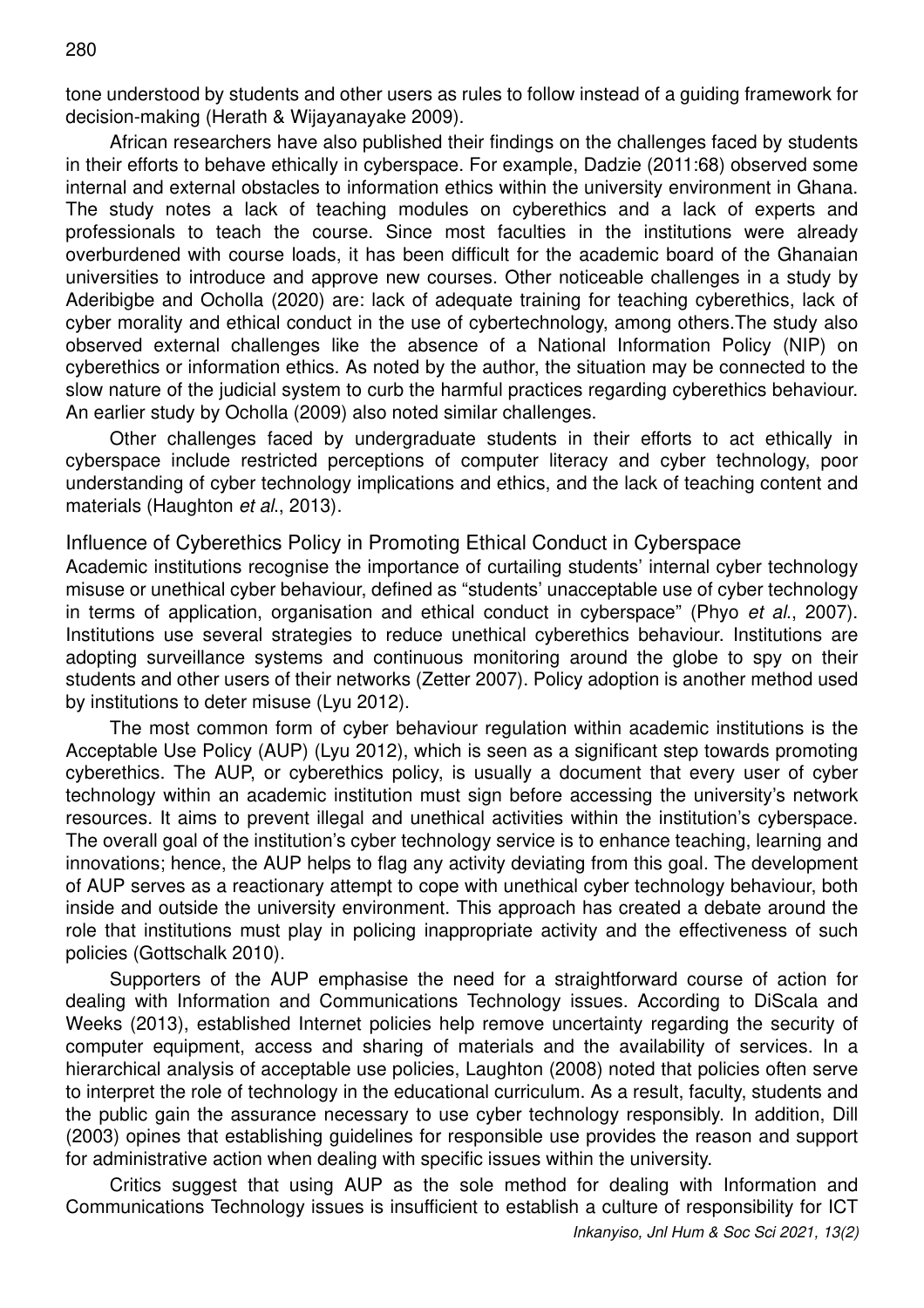In their work, Lowry et al. (2015) highlight the challenges of internet policy development and suggest that AUPs are generally drawn up after an incident has occurred and are, therefore, reactive. Using this model, policy developers initiate standards for dealing with specific cyberethics behaviours that have previously occurred while trying to forestall future problems. Thus, the articulation of an AUP often conveys a disciplinary tone understood by students and other users as rules to follow, instead of a guiding framework for decision-making.

In recent times, many researchers have found that students demonstrate misconceptions about Internet policies within their institutions in several cases, which invariably results in inappropriate use (Lennie 2013; Simonson et al. 2014). A recurring example of this misunderstanding is students' conflicting perceptions regarding violating intellectual property rights. Furthermore, Lewis et al. (2012) observes that despite policy quidelines regulating the copying and distribution of shared software programmes, students are still in a dilemma about what constitutes copyright infringement. In addition, the conflicting legal and ethical principles surrounding the broader issue of intellectual property rights created confusion about what a violation of copyright is. What is apparent in these examples is that "while trying to integrate cyber technology into teaching and learning and instruction process, institutions' managements must deal with highly debated, continually changing, and often incomprehensible policies regulating students' cyber technology behaviour and Internet use" (Davies 2002:60).

Taherdoost et al. (2011) conducted an academic survey to investigate knowledge of the educational framework on the future career and behavioural experience of undergraduate students in dealing with ethical dilemmas and cyber technology ethics. The study suggests that professional bodies and institutions should update policies, codes and rules guiding ethical behaviour in cyberspace. Livingstone et al. (2011) have found that users also showed a lack of awareness regarding the guidelines in their institutions' policies and tended to use personal judgments when deciding what constitutes inappropriate use. Renee Taylor et al. (2006) also found that faculty and students did not share the same perspectives on cyber technology use, which led to differing interpretations of written policies.

### Reflection of the reviewed literature

In this paper, factors that influence cyberethical behaviour through the lense of the theory of planned behaviour were highlighted in the introduction and also reflected in the literature. Cyberethical attitude, for instance, is dependent on many factors, both internal (personal values, belief system) and external (societal environment, legal environmnet and so on, arguably a cornerstone of influence on cyberethical behaviour is frequently addressed. Furthermore, as noted above, this focus probably has an impact on the types of cyberethical behaviour addressed and the context of the moral issues involved. As a consequence, there is an uneven characterisation of the attitude's influence in the literature; for instance, the attitude influencers have probably changed over time and might depend on the situation being assessed; thus, attitude could change continually as new influences are introduced, or society changes.

A general dimension that was found in several of the cluster categories represented in the subjective norms angle of the adopted theory is that students agree that their decisions towards cyberethical behaviour are strongly influenced by not only their parents but other significant others, i.e their friends and course peers. This is hardly surprising, since much of the students' behaviour at this stage in life in the university are informed by perceived social pressure of some sort to perform or not to perform a given behaviour (Fishbein and Ajzen 1975), and other people can influence assessment of their behaviours. A possible explanation for these common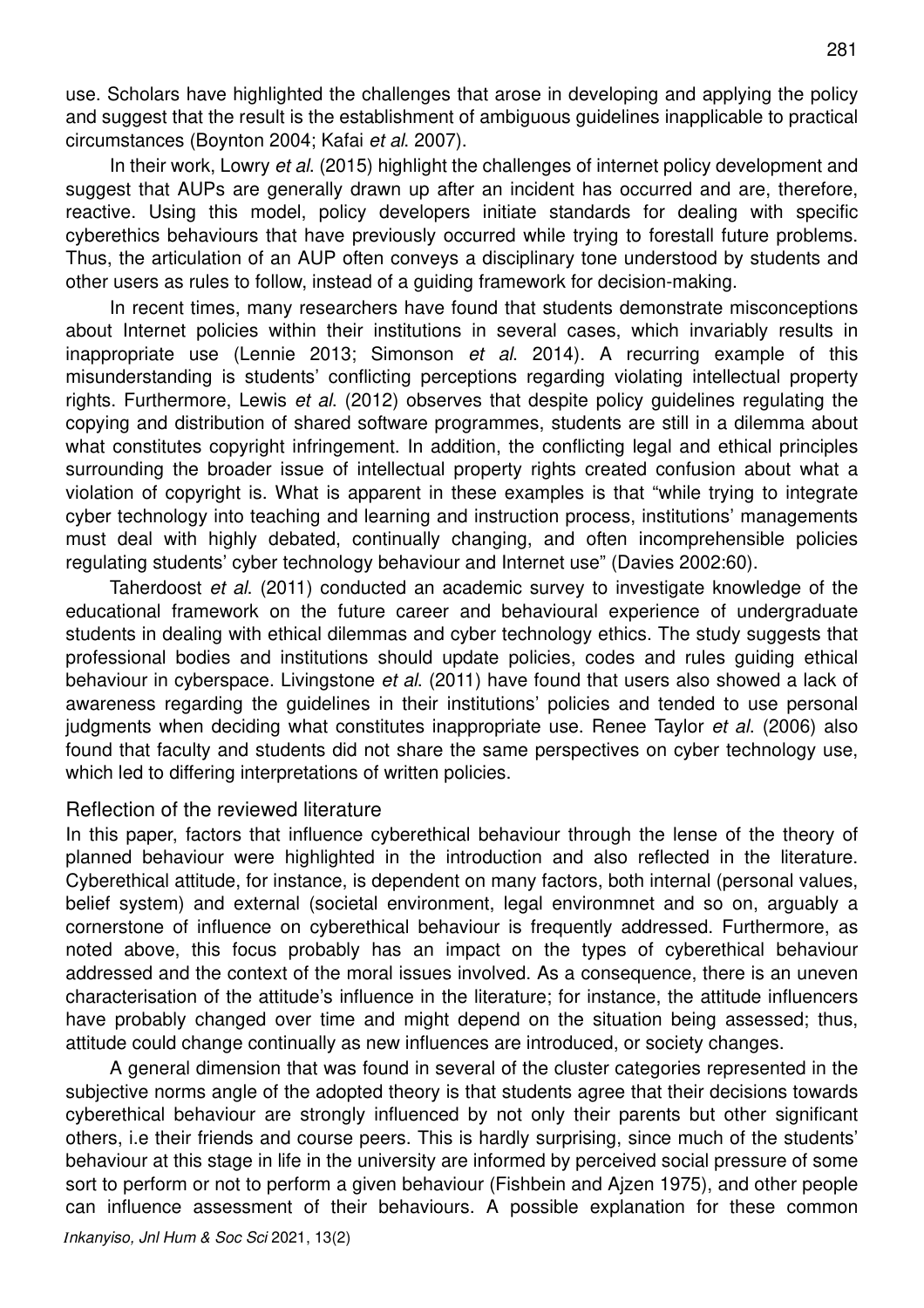282

phenomena may be the lack of adequent policy guidelines that could enforce compliance with acceptable ethical norms.

Given the focus of this study, this author noted important studies on cyberethics behaviour. For example, Thomas and Ahyick (2010) focused on helping information systems students improve their ethical decision-making. The study found that while students who had taken courses and orientations were more aware of the issues in cyberethics misuse and thought them essential, still there was no significant change in their behaviour; neither was there a difference in their perception of what influenced their ethical decision-making despite taking a complete course module in information ethics.

Chatterjee et al. (2015) and Johnson (2007) used a scenario-based academic investigation to uncover the nuances of several factors influencing young adults' unethical cyber behaviour and cyber technology use. The study's results showed nonlinear and distinctive relationships between the study constructs. However, the results suffer from limitations and are especially lacking in appropriate qualitative data that could have revealed additional nuances in tensions and dialectic relationships in the studied variables. A cross-cultural study conducted by Martin and Woodward (2011) compared the cyberethics of American and European technology students. They discovered significant differences in the rating of the ethicality of the studied scenarios, as American students rated most strategies as more unethical than the European participants. However, samples in the study were not scientifically represented, as details of the precise socio-demographic characteristics of respondents in the context of some of the studies were generally lacking. Most of the studies reviewed were conducted with only a single methodological approach, i.e. the quantitative research method. Also, existing theories used to explore current phenomena such as students' cyberethics behaviour seemed inadequate or incomplete. Therefore, the present study has fill this gap by extending the findings of these previous works, using qualitative and quantitative methodological approaches to unravel the phenomenon of cyberethics behaviour of undergraduate students in the studied institutions.

## **Conclusions**

One of the siginificant findings to emerge from this study is that the Theory of Planned Behaviour (TPB) sums up all the variables that express cyber behaviours and the awareness of cyberethics. The theory covers subjective norms, behavioural control and attitudes and portrays how university students operate under the aegis of the university system when utilising cyberspace. Although the theory has its strengths and weaknesses and has been criticised for its weaknesses, its direct and extant relationship with other ethical theories and the practical deliberation that accompanies unethical behaviour among students in cyberspace is critical.

The literature also revealed that university policies on the Internet are deficient among students and that many universities in developing countries do not even have laws regulating the use of cyberspace. This deficiency portrays a high level of ignorance among students and faculty regarding cyberspace even though they are in the citadels of learning, thus impacting the extent of their intellectual development and adherence to global academic advancement.

The results of this literature review support the idea that a need for training staff and students about the preponderance of unethical behaviour in cyberspace and the necessity for increased education, research and theory building on cybertechnology and data ethics. This implies that aggressive awareness campaigns are necessary to ensure that students and faculty are aware of acceptable and unacceptable behaviour online in order to safeguard the integrity of the university.

The review is largely informed by non-African studies that makes contextualisation cumbersome. However students' cyberethical behavior because of increasingly easy access to cybertechnologies used elsewhere in the world, as well more similarities than differences of students behaviour in higher education institutions, makes the reviewed study largely unversally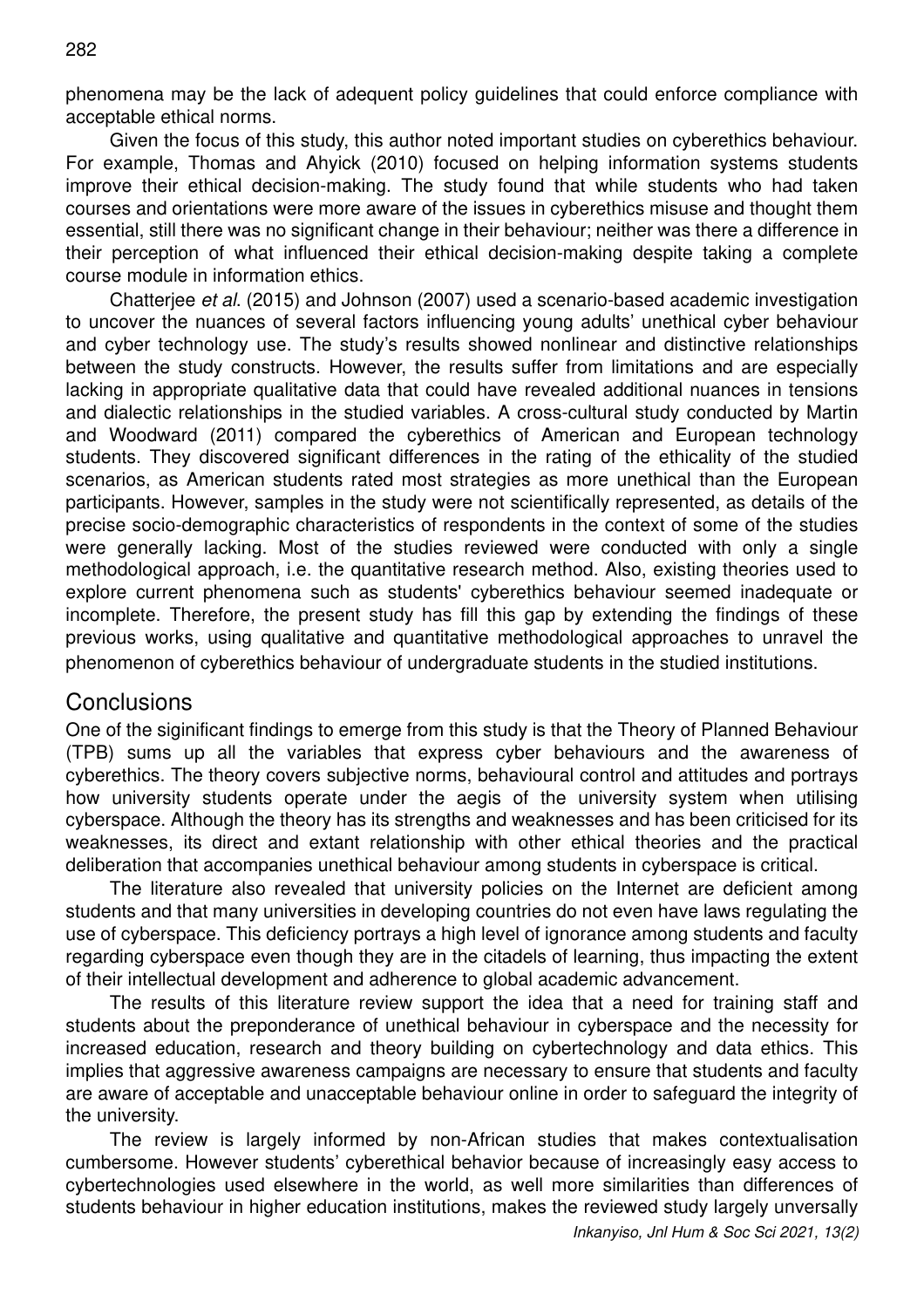applicable. For example, although most higher institutions of learning are now conducting online registration and, in some cases, online teaching, their ethical cyber behaviour is not readily known

The literature shows that unethical cyber behaviour is a reality that has bedevilled every known society covered by cyberspace. This means that the battle against unethical cyber behaviour is global and requires a great deal of seriousness from all stakeholders to eradicate it. Further research on cyberethics and cybertechnology environments, issues, challenges and opportunities in different academic environments (eg schools) should be encouraged.

Further research is recommended to determine ways to help students apply ethical principles in cyberspace and their own lives. Voiskounsky's (2009) study on web plagiarism as a cyberethics problem revealed that Russian students had few moral barriers to committing web plagiarism. The study is, however, lacking in theoretical rigour. Similarly, Tahat et al. (2014) used theoretical constructs to evaluate the cyber ethics misuse by Middle-Eastern countries. Their study results showed that respondents had a low regard for intellectual property violations. A closer study is that by Chiang and Lee (2011) on ethical attitude and behaviour regarding computer use. The study was a survey of political science students in Taiwan. The study showed that attitude, subjective norm, and perceived behavioural control of the respondents all significantly impacted on personal observations of information ethics and recommended that future research was required on cyberethics in Taiwan and elsewhere.

### Acknowledgement

I wish to thank the reviewers of the paper and my PhD research supervisors, Prof. Dennis Ocholla and Prof. Johannes Britz, for reading and commenting on the draft review and encouraging me to publish the paper.

## References

- Aderibigbe, N.A. and Ocholla, D.N. 2020. Insight into ethical cyber behaviour of undergraduate students at selected African universities. South African Journal of Information Management, 22(1):1-8.
- Adetimirin, A., 2017. Awareness and knowledge of cyber ethics by library and information science doctoral students in two Nigerian universities. International Journal of Technology Policy and Law, 3(1):43-55.
- Aizen, I. and Fishbein, M. 1975. A Bayesian analysis of attribution processes. Psychological bulletin, 82(2):261-277
- Ajzen, I. 1985. From intentions to actions: A theory of planned behavior. In Action control (pp. 11-39). Springer, Berlin, Heidelberg.
- Ajzen, I. 1991. The theory of planned behavior. Organizational behavior and human decision processes, 50(2):179-211.
- Aizen, I. 2011. The theory of planned behaviour: Reactions and reflections. Psychology & health, 26(9):1113-1127.
- Aliyu, M., Abdallah, N. A., Lasisi, N. A., Diyar, D. & Zeki, A. M. (2010). Computer security and ethics awareness among IIUM students: An empirical study. Paper presented at the Information and Communication Technology for the Muslim World (ICT4M) 2010 International Conference, Jakarta, 13-14 December. Retrieved June 30 2016, from https:// doi.org/10.1109/ ict4m.2010.5971884
- Al-Rafee, S. and Cronan, T.P. 2006. Digital piracy: Factors that influence attitude toward behavior. Journal of Business Ethics, 63(3):237-259.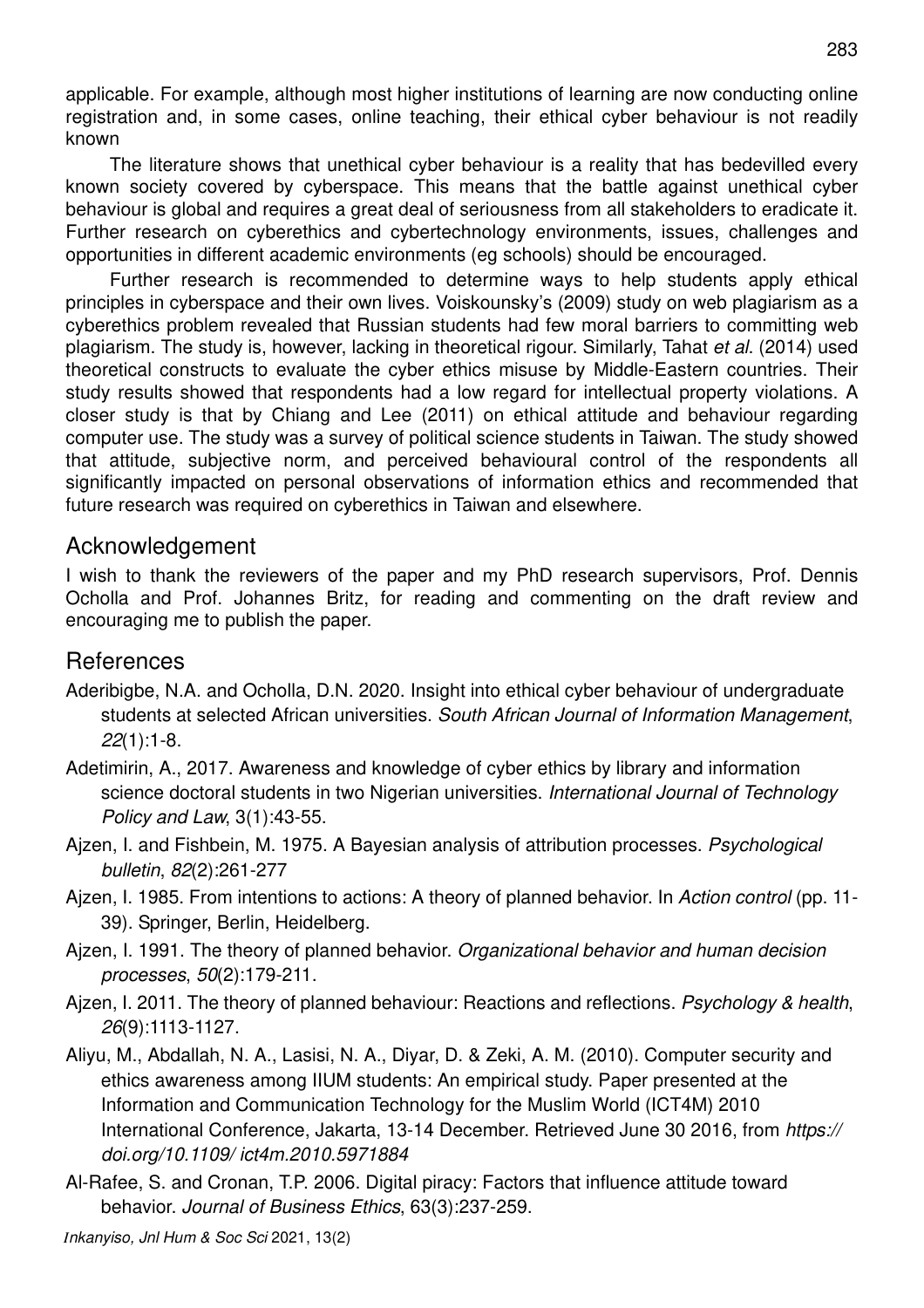- Baase, S. 2012. A gift of fire. Social, Legal and Ethical Issues in Computing. Upper Saddle River: Prentice-Hall.
- Banerjee, D., Cronan, T.P. and Jones, T.W. 1998. Modeling IT ethics: A study in situational ethics. Mis Quarterly:31-60.
- Bear, L. 2014. 3 For labour: A jeet's accident and the ethics of technological fixes in time. Journal of the Royal Anthropological Institute, 20:71-88.
- Bebetsosi, E. and Antoniou, P. 2009. Gender differences on attitudes, computer use and physical activity among Greek university students, The Turkish Online Journal of Educational Technology, 8(2):63-67
- Beck, L. and Ajzen, I., 1991. Predicting dishonest actions using the theory of planned behavior. Journal of research in personality, 25(3):285-301.
- Boynton, R.S. 2004. The Tyranny of Copyright? The New York Times, 25.
- Brandtzæg, P.B. 2010. Towards a unified Media-User Typology (MUT): A meta-analysis and review of the research literature on media-user typologies. Computers in Human Behavior, 26(5):940-956.
- Butterfield, K.D., Trevin, L.K. and Weaver, G.R. 2000. Moral awareness in business organizations: Influences of issue-related and social context factors. Human relations, 53(7):981-1018.
- Calvani, A., Fini, A., Ranieri, M. and Picci, P. 2012. Are young generations in secondary school digitally competent? A study on Italian teenagers. Computers & Education, 58(2):797-807.
- Capurro, R. 2008. Intercultural information ethics: foundations and applications. Journal of Information, Communication and Ethics in Society.
- Cesareo, L. and Pastore, A. 2014. Consumers' attitude and behavior towards online music piracy and subscription-based services. Journal of Consumer Marketing. (Domeova & Jindrova, 2013;
- Chatterjee, S., Sarker, S., & Valacich, J. S., 2015. The behavioral roots of information systems security: Exploring key factors related to unethical IT use. Journal of Management Information Systems, 31(4):49–87. Retrieved June 30 2016, From https://doi.org/10.1080/ 07421222.2014.1001257.
- Chiang, L. and Lee, B., 2011. Ethical attitude and behaviors regarding computer use. Ethics & Behavior, 21(6):481-497.
- Conger, S., Pratt, J.H. and Loch, K.D. 2013. Personal information privacy and emerging technologies. Information Systems Journal, 23(5):401-417.
- Cronan, T.P. and Al-Rafee, S. 2008. Factors that influence the intention to pirate software and media. Journal of business ethics, 78(4):527-545.
- Dadzie, P.S., 2011. Rethinking information ethics education in Ghana: Is it adequate? The International Information & Library Review, 43(2):63-69.
- D'Arcy, J., Hovav, A. and Galletta, D., 2009. User awareness of security countermeasures and its impact on information systems misuse: A deterrence approach. Information systems research, 20(1):79-98.
- Davies, M. 2002. Ethics and Methodology in Legal Theory-A (personal) Research Anti-Manifesto. Law Text Culture, 6:7.
- Devi, S.R. and Yogesh, P. 2012. Detection of application layer DDoS attacks using information theory based metrics. CS & IT-CSCP, 10:213-223.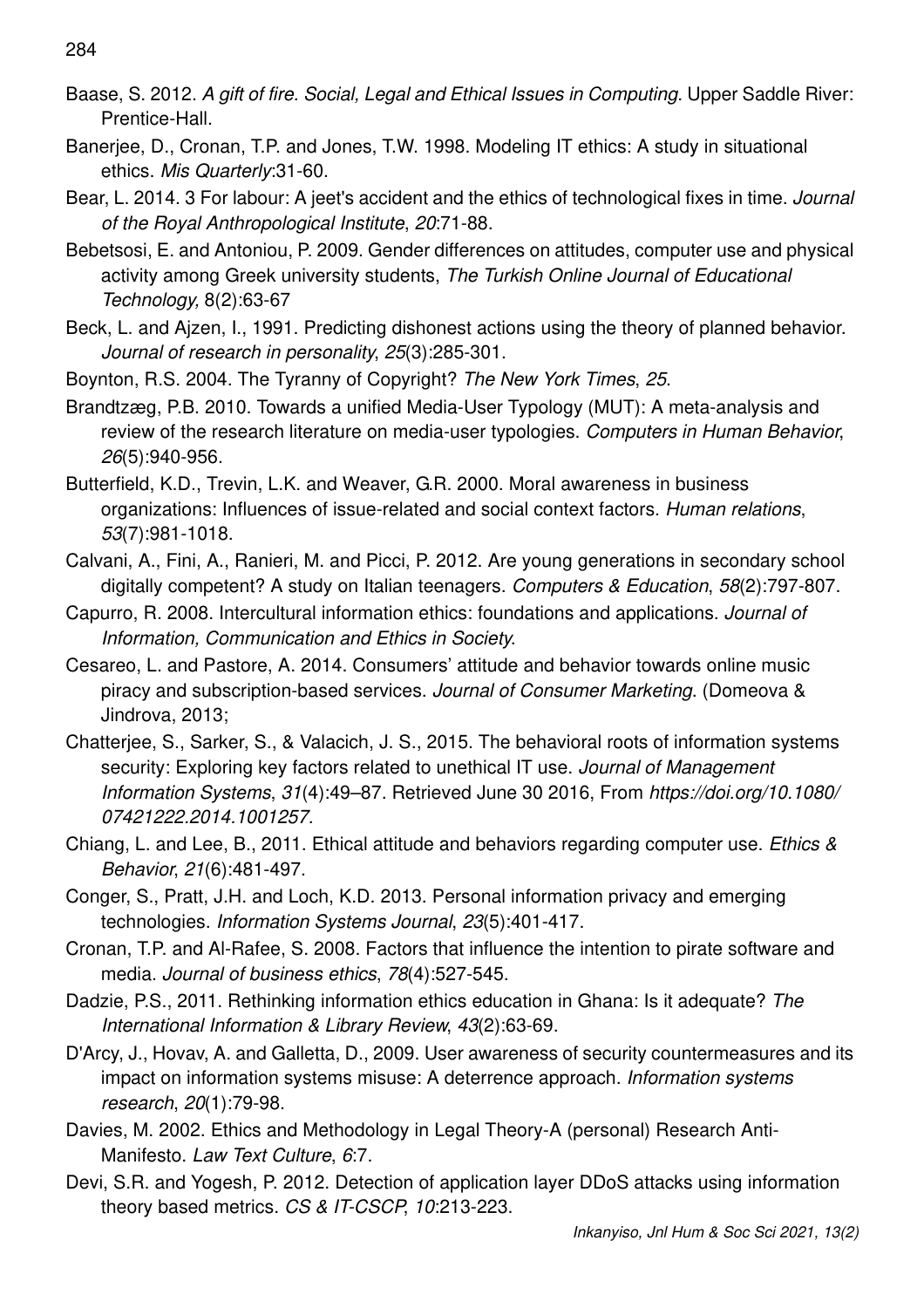- Dill, D.D. 2003. An institutional perspective on higher education policy: the case of academic quality assurance. In Higher Education: Handbook of theory and research :669-699). Springer, Dordrecht.
- Dinev, T. and Hu, Q. 2007. The centrality of awareness in the formation of user behavioral intention toward protective information technologies. Journal of the Association for Information Systems, 8(7):23.
- DiScala, J. and Weeks, A.C. 2013. Access Denied: School Librarians' Responses to School District Policies on the Use of Social Media Tools. School Library Research, 16.
- Elmore, R., Anitsal, M.M. and Anitsal, I. 2011. Active versus passive academic dishonesty: Comparative perceptions of accounting versus non-accounting majors. Journal of Legal. Ethical and Regulatory Issues, 14(2):89-104.
- Falconi, T.M. 2014. Global stakeholder relationships governance: An infrastructure. In Global Stakeholder Relationships Governance: An Infrastructure (:1-55). Palgrave Pivot, London.
- Foltz, C.B., Schwager, P.H. and Anderson, J.E. 2008. Why users (fail to) read computer usage policies. Industrial Management & Data Systems.
- Galvez, S.M. and Guzman, I.R. 2009. Identifying factors that influence corporate information security behavior. AMCIS 2009 Proceedings : 765.
- Goel, S., Watts, D.J. and Goldstein, D.G. 2012, June. The structure of online diffusion networks. In Proceedings of the 13th ACM conference on electronic commerce :623-638).
- Göritz, A.S., Singh, R.K. and Voggeser, B.J. 2012. Human Behavior on the WWW. In Encyclopedia of Cyber Behavior :117-131. IGI Global.
- Gottschalk, P., 2010. Policing cyber-crime. Igarss 2014. Retrieved January 25 2016, From https:/ /doi.org/10.1007/s13398-014-0173-7.2.
- Greening, T., Kay, J. & Kummerfield, B., 2006. Integrating Ethical Content into Computing Curricula. Retrieved February 20, 2016, from www.acs.org.au/documents/public/crpit/ CRPITV30Greening.pdf (Grube et al., 1986).
- Haines, R., and Leonard, L. N., 2007. Individual characteristics and ethical decision-making in an IT context. Industrial Management & Data Systems, 107(1):5-20.
- Harding, T.S., Mayhew, M.J., Finelli, C.J. and Carpenter, D.D. 2007. The theory of planned behavior as a model of academic dishonesty in engineering and humanities undergraduates. Ethics & Behavior, 17(3):255-279.
- Haughton, N.A., Yeh, K.C., Nworie, J. and Romero, L., 2013. Digital disturbances, disorders, and pathologies: A discussion of some unintended consequences of technology in higher education. Educational Technology:3-16.
- Herath, H. M. P. S., & Wijayanayake, W. M. J. I., 2009). Computer misuse in the workplace. Journal of Business Continuity and Emergency Planning, 3(3):259–270. Retrieved June 30 2016, From http://henrystewart.metapress.com/index/Q02418647747G2T4.pdf
- Hu, G. and Lei, J. 2015. Chinese university students' perception of plagiarism. Ethics and Behaviour. 25:3, 233-255. Retrieved June 30 2016, from http://10.1080/1080842-2014.923313
- Igwe, K.N. and Ibegwam, A. 2014. Imperative of cyber ethics education to cyber-crimes prevention and cyber security in Nigeria. International Journal of ICT and Management, 2(2):102-113.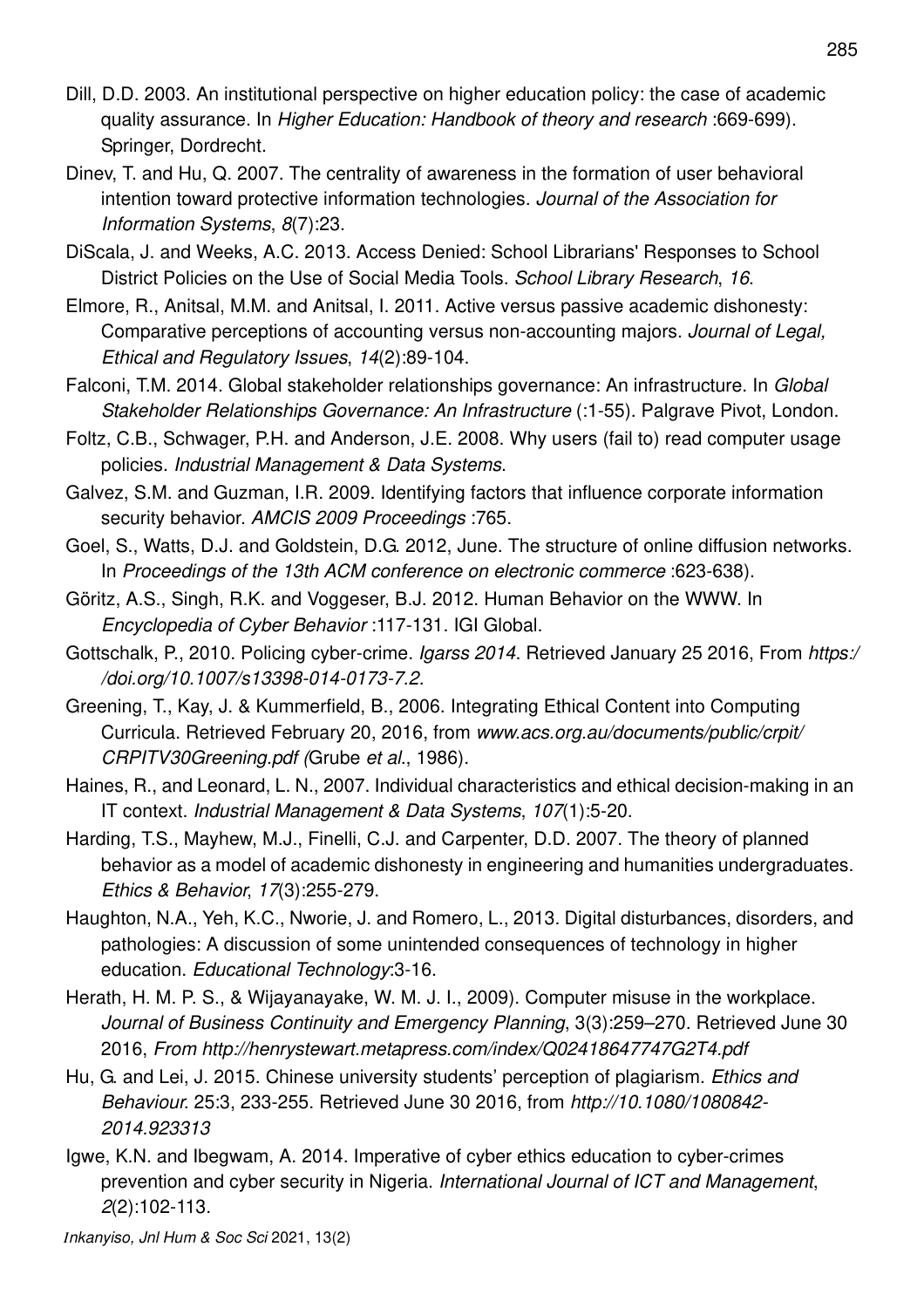- Johnson, D. G. (2007). Computer ethics. In A Companion to Applied Ethics :608–619. London: Blackwell Publishing Ltd. Retrieved June 30 2016, From https://doi.org/10.1002/ 9780470996621.ch45.
- Kafai, Y.B., Peppler, K.A. and Chiu, G.M. 2007. High tech programmers in low-income communities: Creating a computer culture in a community technology center. In Communities and technologies 2007 :545-563. Springer, London.
- Karim, N. S. A., Zamzuri, N. H. A., & Nor, Y. M. (2009). Exploring the relationship between Internet ethics in university students and the big five model of personality. Computers and Education, 53(1), 86–93. Retrieved June 30 2016, From https://doi.org/10.1016/ j.compedu.2009.01.001.
- Kelly, M., Lyng, C., McGrath, M., & Cannon, G. (2009). A multi-method study to determine the effectiveness of, and student attitudes to, online instructional videos for teaching clinical nursing skills. Nurse Education Today, 29(3):292-300.
- Kidwell, L. A., & Kent, J. (2008). Integrity at a distance: A study of academic misconduct among university students on and off campus. Accounting Education: An International Journal, 17(S1):S3-S16.
- Kini, R. B., Rominger, A., & Vijayaraman, B. S. (2000). An empirical study of software piracy and moral intensity among university students. Journal of Computer Information Systems, 40(3):62-72.
- Kortjan, N. & von Solms, R., 2012. Cyber security education in developing countries: A South African perspective. In International conference on e-infrastructure and e-services for developing countries : 289-297. Springer, Berlin, Heidelberg.
- Kreie, J. and Cronan, T.P., 2000. Making ethical decisions. Communications of the ACM, 43(12):66-71.
- Kuo, F.Y. and Hsu, M.H., 2001. Development and validation of ethical computer self-efficacy measure: The case of softlifting. Journal of Business Ethics, 32(4):299-315.
- Lau, G.K., Yuen, A.H. and Park, J., 2013. Toward an analytical model of ethical decision making in plagiarism. Ethics & Behavior, 23(5):360-377.
- Lau, W.W. and Yuen, A.H., 2014. Internet ethics of adolescents: Understanding demographic differences. Computers & Education, 72, :378-385.
- Laughton, P.A., 2008. Hierarchical analysis of acceptable use policies. South African Journal of Information Management, 10(4):2-6.
- Lehnert, K., Park, Y.H. and Singh, N., 2015. Research note and review of the empirical ethical decision-making literature: Boundary conditions and extensions. Journal of Business Ethics, 129(1):195-219.
- Lennie, S. 2013. Ethical Complexities in the Virtual World: Teacher Perspectives of ICT Based Issues and Conflicts (Doctoral dissertation). Retrieved June 30 2016, From https:// tspace.library.utoronto.ca/bitstream/1807/35879/7/Lennie\_Shawn\_SD\_201 306\_Ph D thesis.pdf
- Leonard, L.N. and Cronan, T.P. 2005. Attitude toward ethical behavior in computer use: a shifting model. Industrial Management & Data Systems. 105(9):1150-1171 Retrieved June 30 2016, From https://doi.org/10.1108/02635570510633239
- Leonard, L.N., Cronan, T.P. and Kreie, J. 2004. What influences IT ethical behavior intentions planned behavior, reasoned action, perceived importance, or individual characteristics?. Information & Management, 42(1):143-158.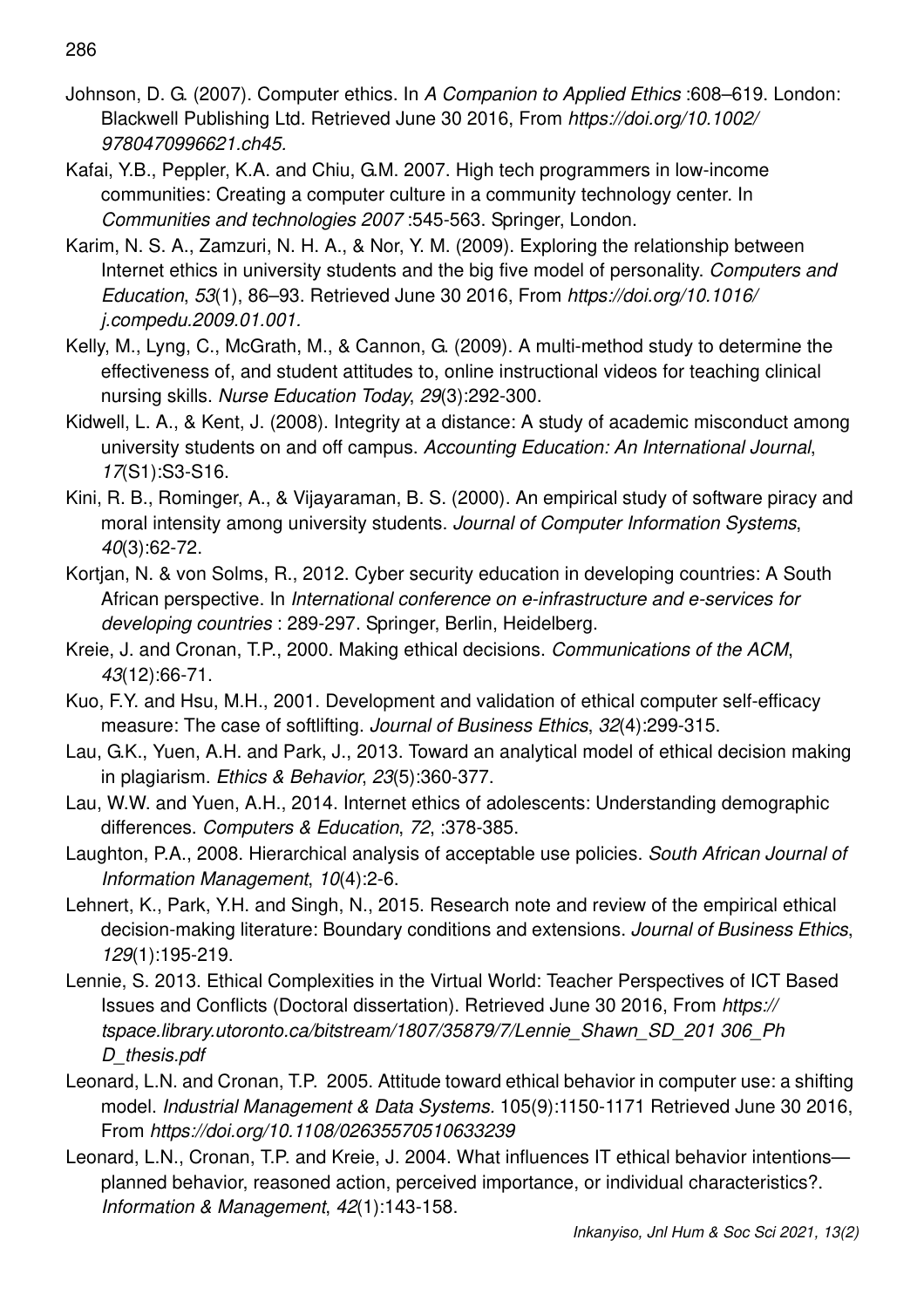- Lewis, J.M., Ross, S. and Holden, T. 2012. The how and why of academic collaboration: Disciplinary differences and policy implications. Higher education, 64(5):693-708.
- Livingstone, S., Haddon, L., Görzig, A. and Ólafsson, K. 2011. Risks and safety on the internet: the perspective of European children: full findings and policy implications from the EU Kids Online survey of 9-16 year olds and their parents in 25 countries.
- Loch, K.D. and Conger, S., 1996. Evaluating ethical decision making and computer use. Communications of the ACM, 39(7):74-83.
- Lowry, P.B., Posey, C., Bennett, R.B.J. and Roberts, T.L., 2015. Leveraging fairness and reactance theories to deter reactive computer abuse following enhanced organisational information security policies: An empirical study of the influence of counterfactual reasoning and organisational trust. Information Systems Journal, 25(3):193-273.
- Lysonski, S. and Durvasula, S., 2008. Digital piracy of MP3s: consumer and ethical predispositions. Journal of Consumer Marketing.
- Lyu, H.S. 2012. Internet policy in Korea: A preliminary framework for assigning moral and legal responsibility to agents in internet activities. Government Information Quarterly, 29(3):394- 402.
- MacKinnon, B. and Fiala, A., 2014. Ethics: Theory and contemporary issues. Nelson Education.
- Martin, D.E., Rao, A. and Sloan, L.R., 2009. Plagiarism, integrity, and workplace deviance: A criterion study. Ethics & Behavior, 19(1):36-50.
- Martin, N.L. and Woodward, B.S. 2011. Computer ethics of American and European information technology students: A cross-cultural comparison. Issues in Information Systems, 12(1):78- 87.
- McCabe, D.L. and Trevino, L.K., 1997. Individual and contextual influences on academic dishonesty: A multicampus investigation. Research in higher education, 38(3):379-396.
- McCabe, D.L., Butterfield, K.D. and Trevino, L.K., 2006. Academic dishonesty in graduate business programs: Prevalence, causes, and proposed action. Academy of Management Learning & Education, 5(3):294-305.
- Melo, C.D.O. and de Sousa, T.C., 2017, May. Reflections on cyberethics education for millennial software engineers. In 2017 IEEE/ACM 1st International Workshop on Software Engineering Curricula for Millennials (SECM) (pp. 40-46). IEEE.
- Moor, J.H., 1995. Is ethics computable? Metaphilosophy, 26(1/2):1-21.
- Nkhungulu, C. F. & Deda, F. 2013. An Investigation of Academic Dishonesty in a South African Institution, 2(2):1294–1300.
- North, M. M., George, R. & North, S. M., 2007. A brief study of information security and ethics awareness as an imperative component of management information systems. In Proceedings of the 45th annual southeast regional conference (pp. 515-516). ACM.
- Ocholla, D. (2009). Information ethics education in Africa. Where do we stand? The International Information & Library Review, 41(2):79–88. Retrieved June 30 2016, From https://doi.org/ 10.1016/j.iilr.2009.04.001.
- Peace, A. G., Galletta, D. F. & Thong, J. Y., 2003. Software Piracy in the Workplace: A Model and Empirical Test. Journal of Management Information Systems, 20(1):153-177
- Phyo, A. H., Furnell, S.M. & Phippen, A.D., 2007. Prerequisites for Monitoring Insider IT Misuse, In Bleimann, U.G., Dowland, P.S. & Furnell, S.M. (Eds.): Proceedings of the Third Collaborative Research Symposium Security, ELearning, Internet and Networking (SEIN 2007):41–52.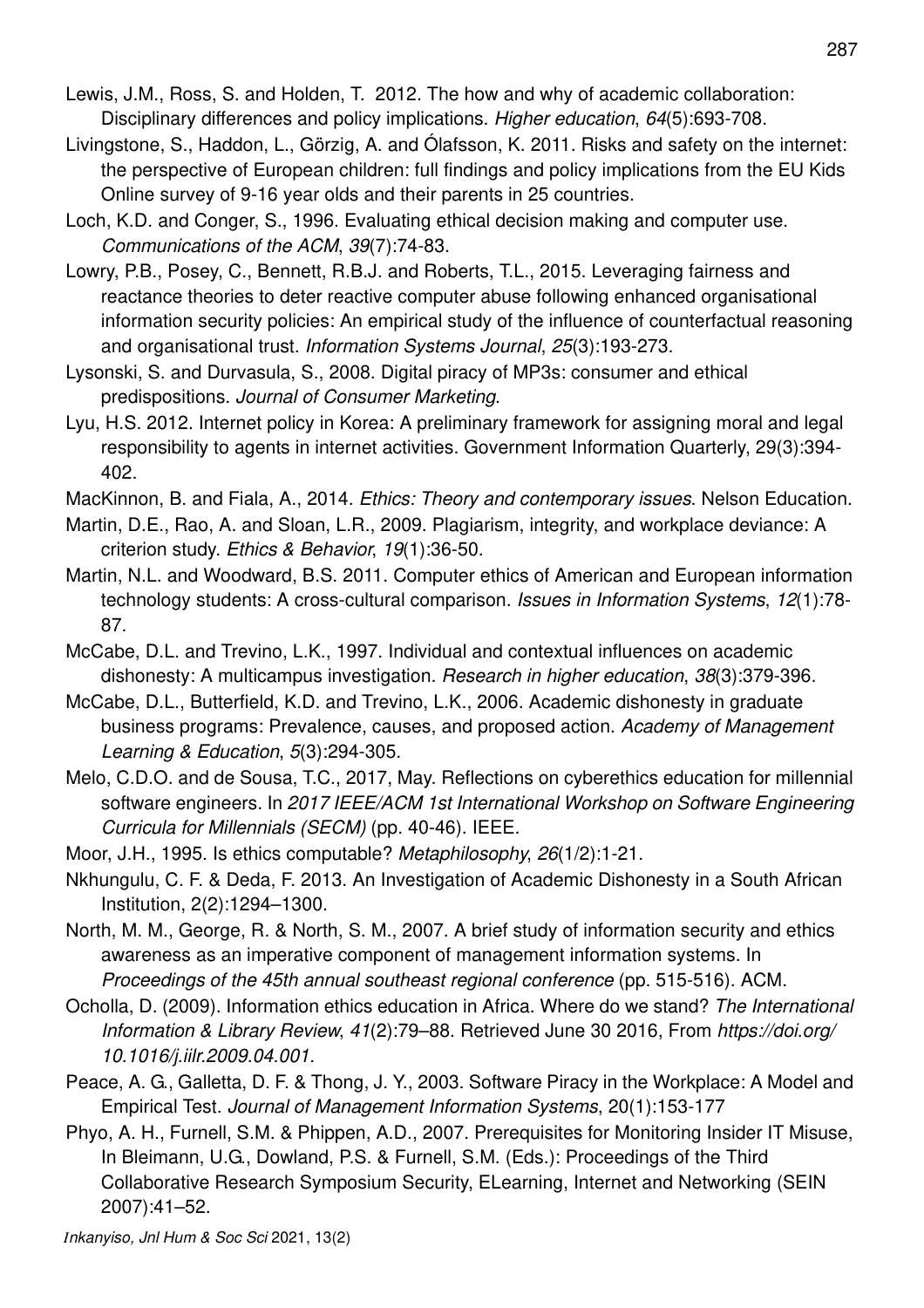288

- Plaisance, P. L., 2007. Transparency: An assessment of the Kantian roots of a key element in media ethics practice. Journal of Mass Media Ethics, 22(2-3):187-207.
- Plaisance, P.L., 2013. Media ethics. International Encyclopedia of Ethics,:1-11.
- Rujoiu, O. and Rujoiu, V., 2014, November. Academic dishonesty and workplace dishonesty: an overview. In Proc. Int. Manage. Conf (Vol. 8,:928-938).
- Sahni, S. P., Jain, G., Author, C., Gupta, I., Sciences, B., Capano, G., Truong, Y. (2012). A Comparative study on cyber ethics, religious awareness and satisfaction in using Facebook for social networking. Computers and Education, 6(2):5-16 Retrieved June 30 2016, From https://doi.org/10.1111/1468-5930.00107.
- Sargolzaei, E., & Nikbakht, M. (2017). The ethical and social issues of information technology: A case study. International Journal of Advanced Computer Science and Applications, 8(10):138-146.
- Shemroske, K. 2011. The ethical use of IT: A study of two models for explaining online file sharing behavior. University of Houston.
- Sidani, Y., Zbib, I., Rawwas, M. and Moussawer, T., 2009. Gender, age, and ethical sensitivity: the case of Lebanese workers. Gender in Management: An International Journal.
- Siegfried, R.M., 2004. Student attitudes on software piracy and related issues of computer ethics. Ethics and Information technology, 6(4):215-222.
- Simonson, M., Zvacek, S.M. and Smaldino, S., 2019. Teaching and Learning at a Distance: Foundations of Distance Education 7th Edition.
- Siponen, M. and Vance, A., 2010. Neutralization: new insights into the problem of employee information systems security policy violations. MIS quarterly.:487-502.
- Spangenberg, L., 2016. An exploration of the ethics of scam advertising and advertising awards shows in South Africa [Doctoral dissertation, University of Pretoria].
- Stahl, B.C., Eden, G. and Jirotka, M., 2013. Responsible research and innovation in information and communication technology: Identifying and engaging with the ethical implications of ICTs. Responsible innovation, :199-218.
- Stone, T.H., Jawahar, I.M. and Kisamore, J.L., 2010. Predicting academic misconduct intentions and behavior using the theory of planned behavior and personality. Basic and Applied Social Psychology, 32(1):35-45.
- Stylianou, A.C., Robbins, S.S. and Jackson, P. 2003. Perceptions and attitudes about ecommerce development in China: An exploratory study. Journal of Global Information Management (JGIM), 11(2):31-47.
- Tadele, B. (2013). Motivations behind software piracy: From the viewpoint of computer ethics theories. [Masters' dissertation]. Retrieved June 30 2016, from http://jultika.oulu.fi/files/ nbnfioulu-201405241494.pdf
- Tahat, L., Elian, M.I., Sawalha, N.N. and Al-Shaikh, F.N., 2014. The ethical attitudes of information technology professionals: a comparative study between the USA and the Middle East. Ethics and information Technology, 16(3):241-249.
- Taherdoost, H., Sahibuddin, S., Namayandeh, M. & Jalaliyoon, N. (2011). Propose an educational plan for computer ethics and information security. Procedia - Social and Behavioral Sciences, 28 :815-819. Retrieved June 30 2016, from https://doi.org/10.1016/ j.sbspro.2011.11.149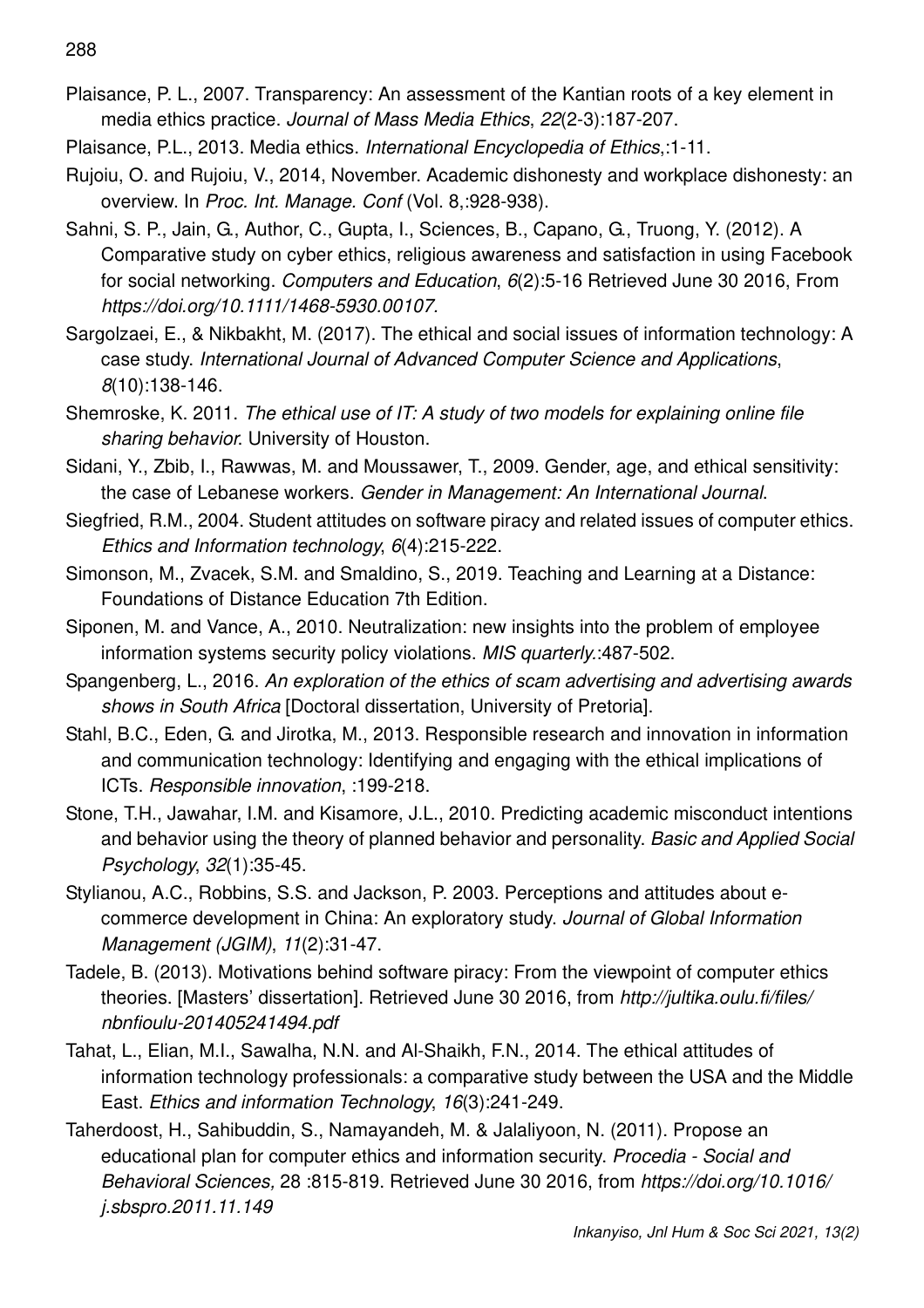- Taylor, D., Bury, M., Campling, N., Carter, S., Garfied, S., Newbould, J. and Rennie, T., 2006. A Review of the use of the Health Belief Model (HBM), the Theory of Reasoned Action (TRA), the Theory of Planned Behaviour (TPB) and the Trans-Theoretical Model (TTM) to study and predict health related behaviour change. London, UK: National Institute for Health and Clinical Excellence, pp.1-215.
- Tella, A., & Mutula, S. M. (2008). Gender differences in computer literacy among undergraduate students at the University of Botswana: Implications for library use. Malaysian Journal of Library & Information Science, 13(1), 59-76.
- Thomas, T., and Ahyick, M., 2010. Can we help Information Systems students improve their ethical decision making? Interdisciplinary Journal of Information, Knowledge & Management. 2010, Vol. 5, :209-224. Retrieved June 30 2016, from http:// content.ebscohost.com/ ContentServer.asp?T=P&P=AN&K=58079830&S=R&D=iih&EbscoContent=dGJyMMvl7ES

eqLE4v%2BbwOLCmr1Cep7VSsq64SLCWxWXS&ContentCustomer=dGJyMOzprkmvqLJP uePfgeyx43zx

- Thomson, K. L., Von Solms, R., & Louw, L. (2006). Cultivating an organisational information security culture. Computer Fraud & Security, 2006(10):7-11.
- Thong, J.Y. and Yap, C.S., 1998. Testing an ethical decision-making theory: The case of softlifting. Journal of Management Information Systems, 15(1):213-237. Upshaw & Babin, 2010;
- Union, A. 2015, February. United Nations Economic Commission for Africa. 2014.". In Illicit Financial Flows. Report of the High Level Panel on Illicit Financial Flows from Africa". Commissioned by the AU/ECA Conference of Ministers of Finance, Planning and Economic Development.
- University of North Carolina General Administration. (2014). Student services: Responding to issues and challenges: The fifth compendium of papers. University of North Carolina General Administration.
- Vallor, S. 2010. Social networking technology and the virtues. Ethics and Information technology, 12(2), pp.157-170.
- Vitell, S.J. and Muncy, J., 2005. The Muncy–Vitell consumer ethics scale: A modification and application. Journal of Business Ethics, 62(3):267-275.
- Voiskounsky, A. (2009). Web plagiarism: Empirical study. Psychology in Russia: State of the art, (1996), 565–584. Retrieved June 30 2016, from https://doi.org/http://dx.doi.org/10.11621/ pir.2009.0028
- Von Schomberg, R., 2012. Prospects for technology assessment in a framework of responsible research and innovation. In Technikfolgen abschätzen lehren. :39-61). VS Verlag für Sozialwissenschaften.
- Walczak, K., & Finelli, C., Holsapple, M., Sutkus, J., Harding, T., and Carpenter, D. 2010. Institutional Obstacles To Integrating Ethics Into The Curriculum And Strategies For Overcoming Them. Paper presented at 2010 Annual Conference & Exposition, Louisville, Kentucky. 10.18260/1-2--16571
- Williamson, S., Clow, K. E., Walker, B. C., and Ellis, T. S., 2011. Ethical issues in the age of the Internet: A study of students' perceptions using the multidimensional ethics scale. Journal of Internet Commerce, 10(2):128-143.
- Yan, Z. ed., 2012. Encyclopedia of cyber behavior (Vol. 1). IGI Global.